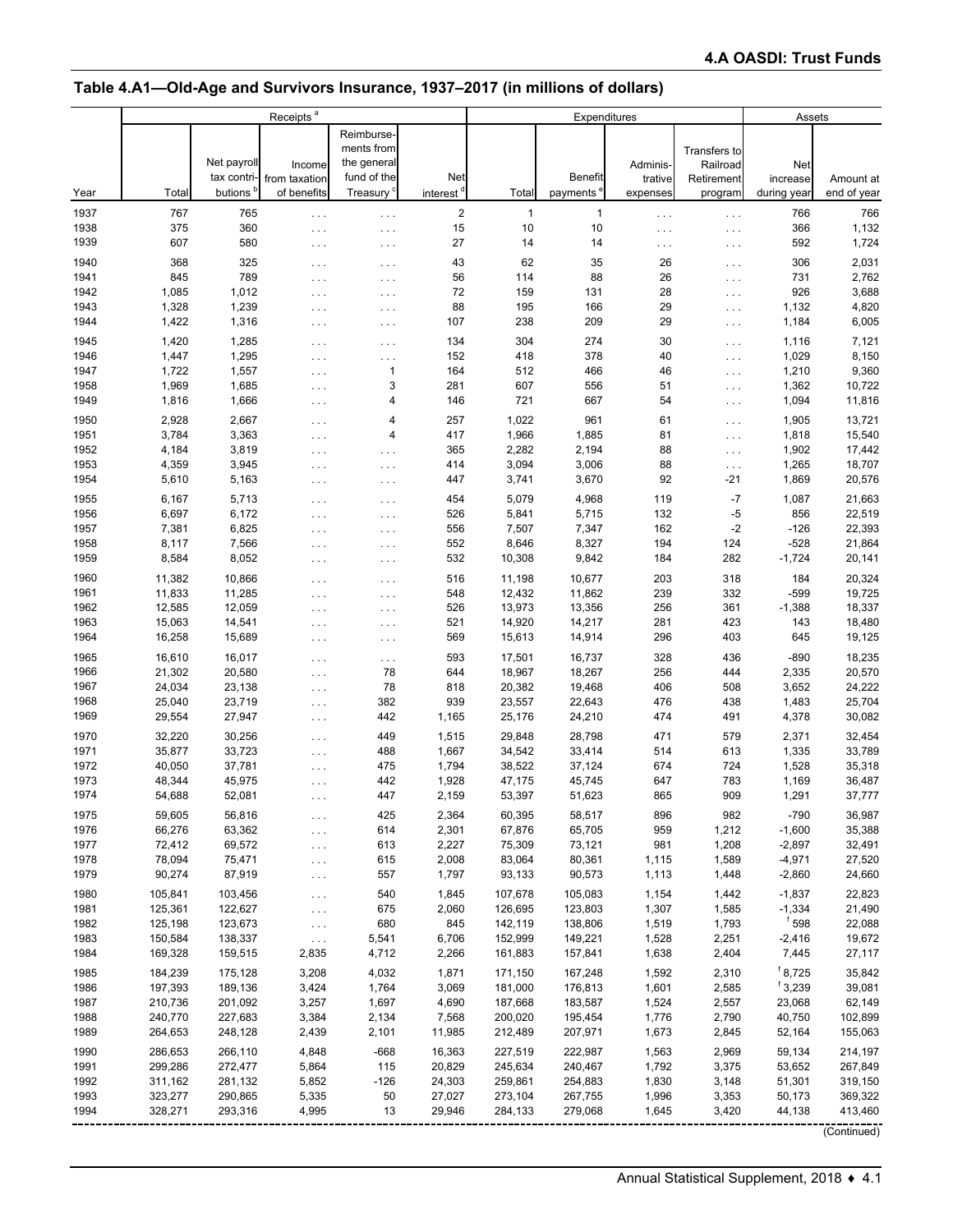#### **Table 4.A1—Old-Age and Survivors Insurance, 1937–2017 (in millions of dollars)—***Continued*

|                                      |                                                     |                                                     | Receipts <sup>a</sup>                          |                                                                                 |                                                | Expenditures                                        |                                                     |                                           |                                                   | Assets                                              |                                                             |  |
|--------------------------------------|-----------------------------------------------------|-----------------------------------------------------|------------------------------------------------|---------------------------------------------------------------------------------|------------------------------------------------|-----------------------------------------------------|-----------------------------------------------------|-------------------------------------------|---------------------------------------------------|-----------------------------------------------------|-------------------------------------------------------------|--|
| Year                                 | Total                                               | Net payroll<br>tax contri-<br>butions <sup>b</sup>  | Income<br>from taxation<br>of benefits         | Reimburse-<br>ments from<br>the general<br>fund of the<br>Treasury <sup>c</sup> | Net<br>interest <sup>d</sup>                   | Total                                               | <b>Benefit</b><br>payments <sup>e</sup>             | Adminis-<br>trative<br>expenses           | Transfers to<br>Railroad<br>Retirement<br>program | Net<br>increase<br>during year                      | Amount at<br>end of year                                    |  |
| 1995                                 | 342,801                                             | 304,659                                             | 5,490                                          | $-168$                                                                          | 32,820                                         | 297,760                                             | 291,630                                             | 2,077                                     | 4,052                                             | 45,041                                              | 458,502                                                     |  |
| 1996                                 | 363,741                                             | 321,555                                             | 6,471                                          | 9                                                                               | 35,706                                         | 308,217                                             | 302,861                                             | 1,802                                     | 3,554                                             | 55,524                                              | 514,026                                                     |  |
| 1997<br>1998<br>1999                 | 397.169<br>424,848<br>457,040                       | 349.945<br>371,206<br>396,352                       | 7,426<br>9,149<br>10,899                       | 3<br>$\overline{2}$                                                             | 39,795<br>44,491<br>49,789                     | 322,073<br>332,324<br>339,874                       | 316,257<br>326,762<br>334,383                       | 2,128<br>1,899<br>1,809                   | 3,688<br>3,662<br>3,681                           | 75,096<br>92,524<br>117,167                         | 589,121<br>681,645<br>798,812                               |  |
| 2000<br>2001<br>2002<br>2003<br>2004 | 490,513<br>518,100<br>539,706<br>543,811<br>566,338 | 421,390<br>441,458<br>455,198<br>456,077<br>472,758 | 11,594<br>11,903<br>12,909<br>12,497<br>14,593 | 1<br>415<br>g<br>1                                                              | 57,529<br>64,737<br>71,184<br>75,237<br>78,986 | 358,339<br>377,546<br>393,749<br>405,978<br>421,047 | 352,652<br>372,312<br>388,119<br>399,845<br>415,034 | 2,149<br>1,961<br>2,137<br>2,553<br>2,384 | 3,538<br>3,273<br>3,493<br>3,580<br>3,628         | 132,174<br>140,554<br>145,957<br>137,833<br>145,292 | 930,986<br>1,071,540<br>1,217,497<br>1,355,330<br>1,500,622 |  |
| 2005                                 | 604,335                                             | 506,862                                             | 13,843                                         | $-350$                                                                          | 83,979                                         | 441.920                                             | 435,383                                             | 2,957                                     | 3,579                                             | 162,415                                             | 1,663,037                                                   |  |
| 2006                                 | 642,231                                             | 534,786                                             | 15,628                                         | g                                                                               | 91,817                                         | 460,965                                             | 454,496                                             | 3,010                                     | 3,458                                             | 181,266                                             | 1,844,304                                                   |  |
| 2007                                 | 675,035                                             | 560,877                                             | 17,192                                         | g                                                                               | 96,966                                         | 495,723                                             | 489,074                                             | 3,075                                     | 3,575                                             | 179,312                                             | 2,023,616                                                   |  |
| 2008                                 | 695,462                                             | 574,555                                             | 15,566                                         | g                                                                               | 105,340                                        | 516,192                                             | 509,337                                             | 3,223                                     | 3,632                                             | 179,270                                             | 2,202,886                                                   |  |
| 2009                                 | 698,208                                             | 570,392                                             | 19,930                                         | g                                                                               | 107,886                                        | 564,295                                             | 557,166                                             | 3,439                                     | 3,690                                             | 133,912                                             | 2,336,798                                                   |  |
| 2010                                 | 677,111                                             | 544,773                                             | 22,090                                         | 2,042                                                                           | 108,206                                        | 584,866                                             | 577,393                                             | 3,543                                     | 3,930                                             | 92,245                                              | 2,429,043                                                   |  |
| 2011                                 | 698,781                                             | 482,350                                             | 22,211                                         | 87,753                                                                          | 106,468                                        | 603,750                                             | 596,155                                             | 3,486                                     | 4,110                                             | 95,031                                              | 2,524,075                                                   |  |
| 2012                                 | 731,075                                             | 503,893                                             | 26,675                                         | 97.735                                                                          | 102,773                                        | 645,482                                             | 637,894                                             | 3,448                                     | 4,139                                             | 85,593                                              | 2,609,668                                                   |  |
| 2013                                 | 743,793                                             | 620,814                                             | 20,694                                         | 4,169                                                                           | 98,114                                         | 679,475                                             | 672,129                                             | 3,397                                     | 3,948                                             | 64,317                                              | 2,673,985                                                   |  |
| 2014                                 | 769,417                                             | 646,232                                             | 27,957                                         | 395                                                                             | 94,833                                         | 714,170                                             | 706,780                                             | 3,133                                     | 4,257                                             | 55,247                                              | 2,729,233                                                   |  |
| 2015                                 | 801,561                                             | 679,503                                             | 30,554                                         | 278                                                                             | 91,227                                         | 750,542                                             | 742,908                                             | 3,376                                     | 4,258                                             | 51,019                                              | 2,780,251                                                   |  |
| 2016                                 | 797,457                                             | 678,787                                             | 31,623                                         | 87                                                                              | 86,960                                         | 776.359                                             | 768,603                                             | 3,469                                     | 4,287                                             | 21,097                                              | 2,801,349                                                   |  |
| 2017                                 | 825,630                                             | 706,505                                             | 35,877                                         | 17                                                                              | 83,231                                         | 806,669                                             | 798,692                                             | 3,661                                     | 4,316                                             | 18,961                                              | 2,820,309                                                   |  |

SOURCE: Department of the Treasury.

NOTES: Totals do not necessarily equal the sum of rounded components.

 $\ldots$  = not applicable.

a. The definitions of the categories "net payroll tax contributions" and "reimbursements from the general fund of the Treasury" were revised in 2011. Data in these two columns for 1984 and later may vary from those in prior editions, but total receipts are unchanged.

b. Beginning in 1983, includes transfers from the general fund of the Treasury representing contributions that would have been paid on deemed wage credits for military service in 1957–2001, if such credits were considered to be covered wages.

c. Includes payments (1) in 1947–1951 and in 1966 and later, for costs of noncontributory wage credits for military service performed before 1957; (2) in 1971–1982, for costs of deemed wage credits for military service performed after 1956; (3) in 1968 and later, for costs of benefits to certain uninsured persons who attained age 72 before 1968; (4) in 1984 for employees, and in 1984–1989 for self-employed persons, for payroll tax credits provided under Public Law 98-21; and (5) in 2010–2012, for payroll tax revenue forgone under the provisions of Public Laws 111-147, 111-312, 112-78, and 112-96.

d. Includes net profits or losses on marketable securities; interest adjustments on amounts reimbursed from, or paid to, other trust funds or the general fund of the Treasury; and relatively small amounts of gifts to the fund.

e. Beginning in 1966, includes payments for vocational rehabilitation services furnished to disabled persons receiving benefits because of their disabilities. Beginning in 1983, amounts are reduced by amount of reimbursement for unnegotiated benefit checks.

f. The fund borrowed from the Disability Insurance and Hospital Insurance Trust Funds in 1982, and repaid the borrowed amounts in 1985 and 1986. Amounts for these years are equal to total receipts less total expenditures, plus amounts borrowed or less amounts repaid.

g. Between -\$500,000 and \$500,000.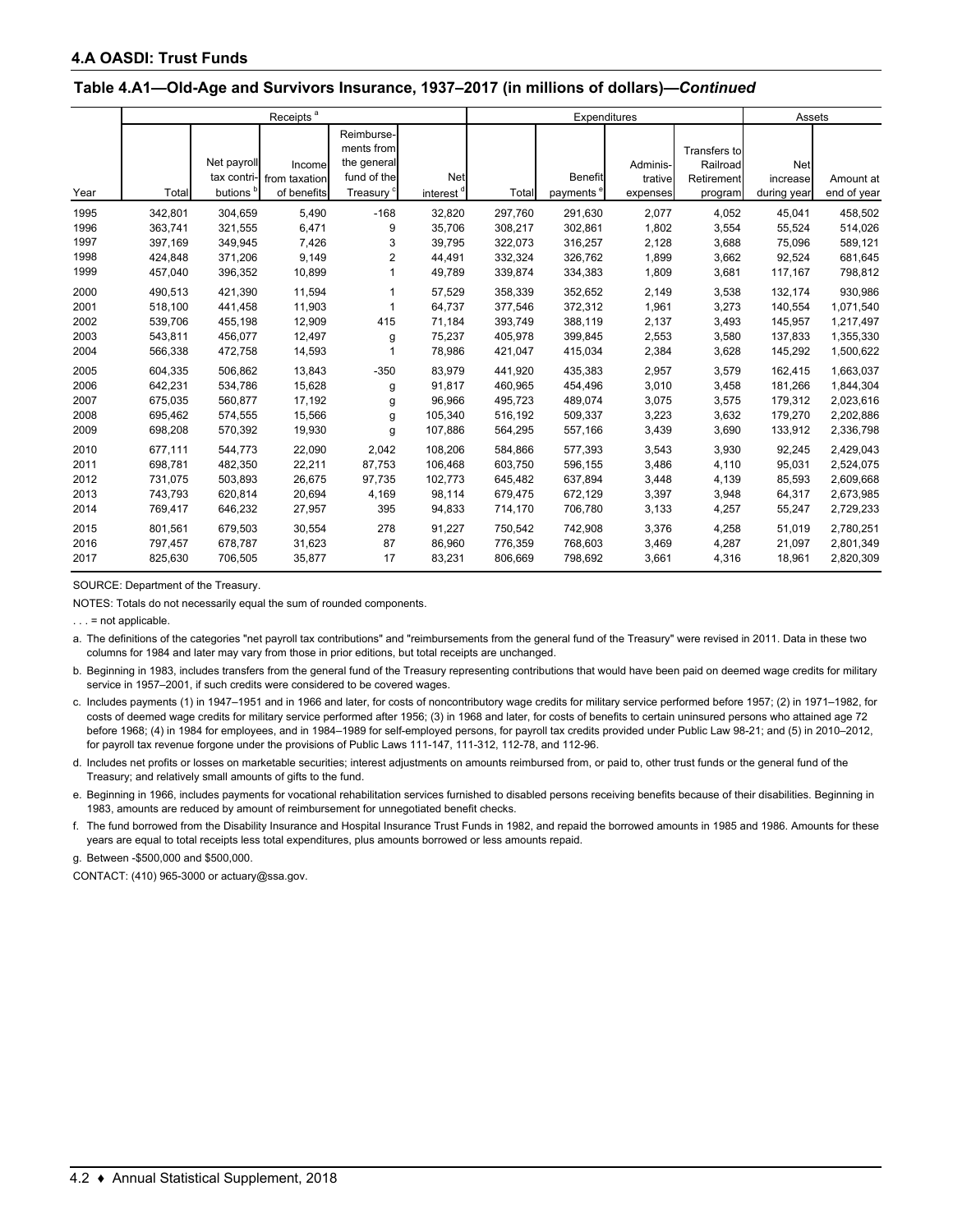# **Table 4.A2—Disability Insurance, 1957–2017 (in millions of dollars)**

|              |                  |                  | Receipts <sup>a</sup> |                          |                       | Expenditures     |                  |                |                          | Assets           |                    |  |
|--------------|------------------|------------------|-----------------------|--------------------------|-----------------------|------------------|------------------|----------------|--------------------------|------------------|--------------------|--|
|              |                  |                  |                       | Reimburse-<br>ments from |                       |                  |                  |                |                          |                  |                    |  |
|              |                  | Net payroll      | Income                | the general              |                       |                  |                  | Adminis-       | Transfers to<br>Railroad | Net              |                    |  |
|              |                  | tax contri-      | from taxation         | fund of the              | Net                   |                  | Benefit          | trative        | Retirement               | increase         | Amount at          |  |
| Year         | Total            | butions          | of benefits           | <b>Treasury</b>          | interest <sup>d</sup> | Total            | payments'        | expenses       | program                  | during year      | end of year        |  |
|              |                  |                  |                       |                          |                       |                  |                  |                |                          |                  |                    |  |
| 1957         | 709<br>991       | 702<br>966       | $\sim$ $\sim$ $\sim$  | .                        | $\overline{7}$<br>25  | 59<br>261        | 57<br>249        | 3<br>12        | $\cdots$                 | 649<br>729       | 649<br>1,379       |  |
| 1958<br>1959 | 931              | 891              | $\sim$ $\sim$ $\sim$  | $\cdots$                 | 40                    | 485              | 457              | 50             | $\cdots$<br>-22          | 447              | 1,825              |  |
|              |                  |                  | $\cdots$              | $\cdots$                 |                       |                  |                  |                |                          |                  |                    |  |
| 1960         | 1,063            | 1,010            | $\cdots$              | .                        | 53                    | 600              | 568              | 36             | $-5$                     | 464              | 2,289              |  |
| 1961         | 1,104            | 1,038            | $\cdots$              | $\ldots$                 | 66                    | 956              | 887              | 64             | 5                        | 148              | 2,437              |  |
| 1962         | 1,114            | 1,046            | $\cdots$              | .                        | 68                    | 1,183            | 1,105            | 66             | 11                       | $-69$            | 2,368              |  |
| 1963         | 1,165            | 1,099            | $\sim$ .              | .                        | 66                    | 1,297            | 1,210            | 68             | 20                       | $-133$           | 2,235              |  |
| 1964         | 1,218            | 1,154            | $\sim$ $\sim$ $\sim$  | .                        | 64                    | 1,407            | 1,309            | 79             | 19                       | $-188$           | 2,047              |  |
| 1965         | 1,247            | 1,188            | $\cdots$              | .                        | 59                    | 1,687            | 1,573            | 90             | 24                       | $-440$           | 1,606              |  |
| 1966         | 2,079            | 2,006            | $\cdots$              | 16                       | 58                    | 1,947            | 1,784            | 137            | 25                       | 133              | 1,739              |  |
| 1967         | 2,379            | 2,286            | $\sim$ $\sim$ $\sim$  | 16                       | 78                    | 2,089            | 1,950            | 109            | 31                       | 290              | 2,029              |  |
| 1968         | 3,454            | 3,316            | $\sim$ $\sim$ $\sim$  | 32                       | 106                   | 2,458            | 2,311            | 127            | 20                       | 996              | 3,025              |  |
| 1969         | 3,792            | 3,599            | $\sim$ $\sim$ $\sim$  | 16                       | 177                   | 2,716            | 2,557            | 138            | 21                       | 1,075            | 4,100              |  |
| 1970         | 4,774            | 4,481            | $\sim$ $\sim$ $\sim$  | 16                       | 277                   | 3,259            | 3,085            | 164            | 10                       | 1,514            | 5,614              |  |
| 1971         | 5,031            | 4,620            | $\sim$ $\sim$ $\sim$  | 50                       | 361                   | 4,000            | 3,783            | 205            | 13                       | 1,031            | 6,645              |  |
| 1972         | 5,572            | 5,107            | $\sim$ $\sim$ $\sim$  | 51                       | 414                   | 4,759            | 4,502            | 233            | 24                       | 813              | 7,457              |  |
| 1973         | 6,443            | 5,932            | $\sim$ $\sim$ $\sim$  | 52                       | 458                   | 5,973            | 5,764            | 190            | 20                       | 470              | 7,927              |  |
| 1974         | 7,378            | 6,826            | $\sim$ $\sim$ $\sim$  | 52                       | 500                   | 7,196            | 6,957            | 217            | 22                       | 182              | 8,109              |  |
| 1975         | 8,035            | 7,444            | $\sim$ $\sim$ $\sim$  | 90                       | 502                   | 8,790            | 8,505            | 256            | 29                       | $-754$           | 7,354              |  |
| 1976         | 8,757            | 8,233            | $\sim$ .              | 103                      | 422                   | 10,366           | 10,055           | 285            | 26                       | $-1,609$         | 5,745              |  |
| 1977         | 9,570            | 9,138            | $\sim$ $\sim$ $\sim$  | 128                      | 304                   | 11,945           | 11,547           | 399            | $-1$                     | $-2,375$         | 3,370              |  |
| 1978         | 13,810           | 13,413           | $\sim$ $\sim$ $\sim$  | 142                      | 256                   | 12,954           | 12,599           | 325            | 30                       | 856              | 4,226              |  |
| 1979         | 15,590           | 15,114           | $\sim$ $\sim$ $\sim$  | 118                      | 358                   | 14,186           | 13,786           | 371            | 30                       | 1,404            | 5,630              |  |
| 1980         | 13,871           | 13,255           | $\sim$ $\sim$ $\sim$  | 130                      | 485                   | 15,872           | 15,515           | 368            | $-12$                    | $-2,001$         | 3,629              |  |
| 1981         | 17,078           | 16,738           | $\sim$ $\sim$ $\sim$  | 168                      | 172                   | 17,658           | 17,192           | 436            | 29                       | $-580$           | 3,049              |  |
| 1982         | 22,715           | 21,995           | $\sim$ $\sim$ $\sim$  | 174                      | 546                   | 17,992           | 17,376           | 590            | 26                       | $f - 358$        | 2,691              |  |
| 1983         | 20,682           | 17,991           | $\epsilon \sim 1$     | 1,121                    | 1,569                 | 18,177           | 17,524           | 625            | 28                       | 2,505            | 5,195              |  |
| 1984         | 17,309           | 15,503           | 190                   | 441                      | 1,174                 | 18,546           | 17,898           | 626            | 22                       | $-1,237$         | 3,959              |  |
| 1985         | 19,301           | 17,014           | 222                   | 1,195                    | 870                   | 19,478           | 18,827           | 608            | 43                       | ${}^{f}$ 2,363   | 6,321              |  |
| 1986         | 19,439           | 18,247           | 238                   | 152                      | 803                   | 20,522           | 19,853           | 600            | 68                       | $f$ 1,459        | 7,780              |  |
| 1987         | 20,303           | 19,538           | $-36$                 | 153                      | 648                   | 21,425           | 20,519           | 849            | 57                       | $-1,122$         | 6,658              |  |
| 1988         | 22,699           | 21,837           | 61                    | 202                      | 600                   | 22,494           | 21,695           | 737            | 61                       | 206              | 6,864              |  |
| 1989         | 24,795           | 23,797           | 95                    | 196                      | 707                   | 23,753           | 22,911           | 754            | 88                       | 1,041            | 7,905              |  |
| 1990         | 28,791           | 28,403           | 144                   | $-639$                   | 883                   | 25,616           | 24,829           | 707            | 80                       | 3,174            | 11,079             |  |
| 1991         | 30,390           | 29,128           | 190                   | 9                        | 1,063                 | 28,571           | 27,695           | 794            | 82                       | 1,819            | 12,898             |  |
| 1992         | 31,430           | 30,148           | 232                   | $-12$                    | 1,062                 | 32,004           | 31,112           | 834            | 58                       | $-574$           | 12,324             |  |
| 1993         | 32,301           | 31,182           | 281                   | 4                        | 835                   | 35,662           | 34,613           | 966            | 83                       | $-3,361$         | 8,963              |  |
| 1994         | 52,841           | 51,372           | 311                   | 1                        | 1,157                 | 38,879           | 37,744           | 1,029          | 106                      | 13,962           | 22,925             |  |
| 1995         | 56,696           | 54,404           | 341                   | $-207$                   | 2,158                 | 42,055           | 40,923           | 1,064          | 68                       | 14,641           | 37,566             |  |
| 1996         | 60,710           | 57,325           | 373                   |                          | 3,012                 | 45,351           | 44,189           | 1,160          | $\mathbf 2$              | 15,359           | 52,924             |  |
| 1997         | 60,499           | 56,037           | 470                   | g                        | 3,992                 | 47,034           | 45,695           | 1,280          | 59                       | 13,465           | 66,389             |  |
| 1998         | 64,357           | 58,966           | 558                   | g<br>g                   | 4,832                 | 49,931           | 48,207           | 1,567          | 157                      | 14,425           | 80,815             |  |
| 1999         | 69,541           | 63,203           | 661                   | g                        | 5,677                 | 53,035           | 51,381           | 1,519          | 135                      | 16,507           | 97,321             |  |
|              |                  |                  |                       |                          |                       |                  |                  |                |                          |                  |                    |  |
| 2000         | 77,920           | 71,093           | 721                   | $-836$                   | 6,942                 | 56,782           | 54,983           | 1,639          | 159                      | 21,138           | 118,459            |  |
| 2001<br>2002 | 83,903<br>87,379 | 74,933           | 811                   | g                        | 8,158<br>9,178        | 61,369           | 59,618<br>65,702 | 1,741<br>2,049 | 10                       | 22,534           | 140,993            |  |
| 2003         | 88,074           | 77,272<br>77,442 | 930<br>944            | g                        | 9,689                 | 67,905<br>73,108 | 70,933           | 2,008          | 154<br>167               | 19,475<br>14,966 | 160,468<br>175,434 |  |
| 2004         | 91,380           | 80,281           | 1,111                 | g                        | 9,988                 | 80,597           | 78,229           | 2,152          | 215                      | 10,783           | 186,217            |  |
|              |                  |                  |                       | g                        |                       |                  |                  |                |                          |                  |                    |  |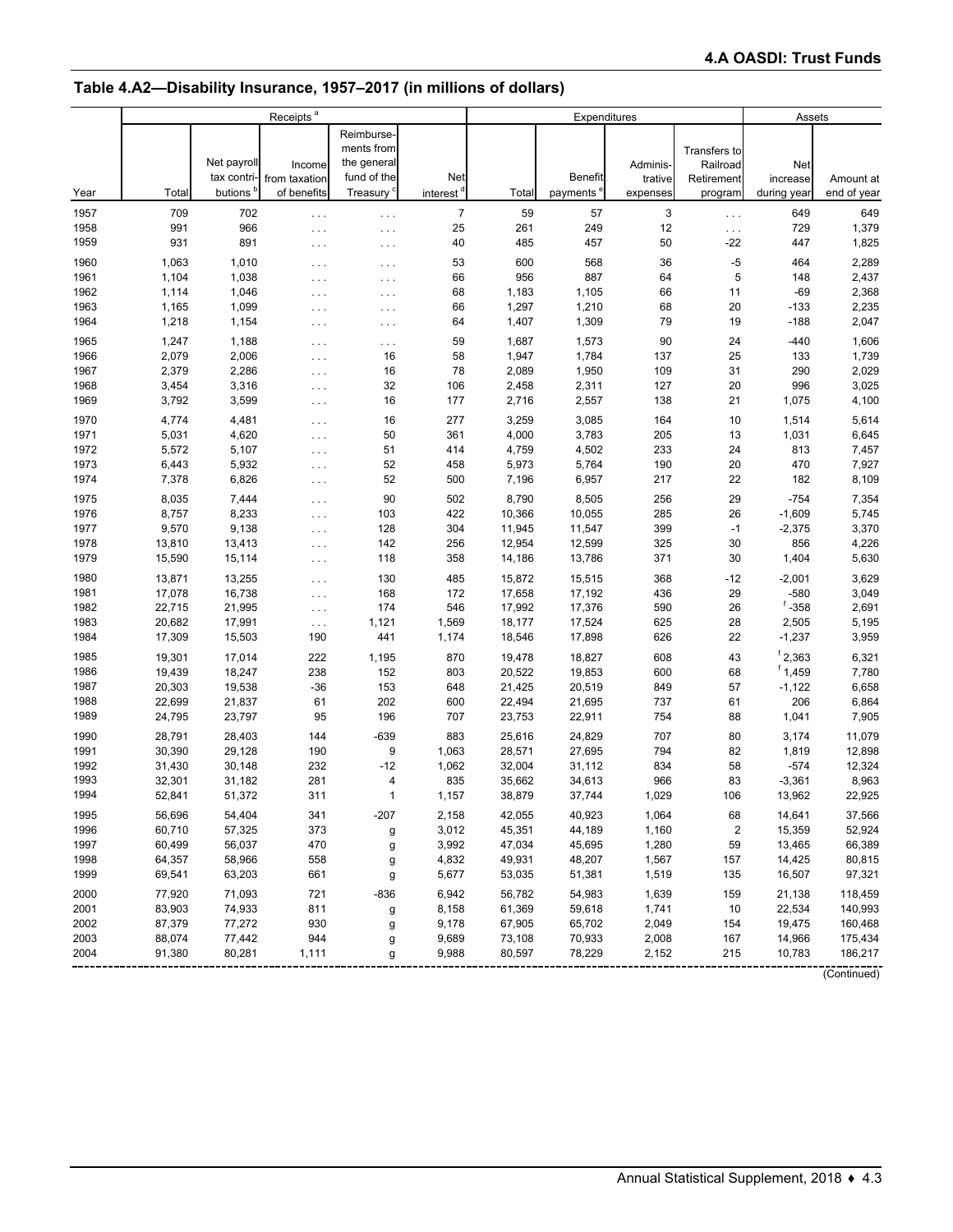#### **Table 4.A2—Disability Insurance, 1957–2017 (in millions of dollars)—***Continued*

|      |         |             | Receipts <sup>a</sup> |                          |                       | Expenditures |                       |          |              |             | Assets      |
|------|---------|-------------|-----------------------|--------------------------|-----------------------|--------------|-----------------------|----------|--------------|-------------|-------------|
|      |         |             |                       | Reimburse-<br>ments from |                       |              |                       |          | Transfers to |             |             |
|      |         | Net payroll | Incomel               | the general              |                       |              |                       | Adminis- | Railroad     | <b>Net</b>  |             |
|      |         | tax contri- | from taxation         | fund of the              | Net                   |              | <b>Benefit</b>        | trative  | Retirement   | increase    | Amount at   |
| Year | Total   | butions     | of benefits           | Treasury <sup>c</sup>    | interest <sup>a</sup> | Total        | payments <sup>e</sup> | expenses | program      | during year | end of year |
| 2005 | 97,423  | 86,077      | 1,073                 | g                        | 10,273                | 88,018       | 85,365                | 2,315    | 338          | 9,405       | 195,623     |
| 2006 | 102,641 | 90,808      | 1,230                 | g                        | 10,603                | 94,456       | 91,741                | 2,326    | 388          | 8,185       | 203,808     |
| 2007 | 109,854 | 95,243      | 1,393                 | 8                        | 13,210                | 98,778       | 95,865                | 2,468    | 445          | 11,076      | 214,884     |
| 2008 | 109,840 | 97,566      | 1,313                 | g                        | 10,961                | 108,951      | 106,007               | 2,526    | 418          | 889         | 215,773     |
| 2009 | 109,283 | 96,865      | 1,955                 | g                        | 10,463                | 121,506      | 118,315               | 2,743    | 448          | $-12,223$   | 203,550     |
| 2010 | 104,017 | 92,511      | 1,852                 | 363                      | 9,292                 | 127,660      | 124,216               | 2,982    | 462          | $-23,643$   | 179,907     |
| 2011 | 106,276 | 81,881      | 1,581                 | 14,927                   | 7,887                 | 132,332      | 128,948               | 2,920    | 465          | $-26,056$   | 153,850     |
| 2012 | 109,115 | 85,615      | 583                   | 16,546                   | 6,371                 | 140,299      | 136,897               | 2,890    | 512          | $-31,184$   | 122,666     |
| 2013 | 111,228 | 105,402     | 391                   | 729                      | 4,706                 | 143,450      | 140,130               | 2,769    | 551          | $-32,221$   | 90,445      |
| 2014 | 114,858 | 109,737     | 1,680                 | 71                       | 3,371                 | 145,060      | 141,683               | 2,933    | 444          | $-30,201$   | 60,244      |
| 2015 | 118,595 | 115,389     | 1,071                 | 47                       | 2,088                 | 146,581      | 143,370               | 2,792    | 419          | $-27,985$   | 32,259      |
| 2016 | 159,996 | 157,391     | 1,194                 | 15                       | 1,396                 | 145,917      | 142,781               | 2,760    | 376          | 14,079      | 46,338      |
| 2017 | 170,951 | 167,087     | 1,973                 | 3                        | 1,888                 | 145,809      | 142,806               | 2,796    | 207          | 25,142      | 71,480      |

SOURCE: Department of the Treasury.

NOTES: Totals do not necessarily equal the sum of rounded components.

 $\ldots$  = not applicable.

a. The definitions of the categories "net payroll tax contributions" and "reimbursements from the general fund of the Treasury" were revised in 2011. Data in these two columns for 1984 and later may vary from those in prior editions, but total receipts are unchanged.

b. Beginning in 1983, includes transfers from the general fund of the Treasury representing contributions that would have been paid on deemed wage credits for military service in 1957–2001, if such credits were considered to be covered wages.

c. Includes payments (1) in 1966 and later, for costs of noncontributory wage credits for military service performed before 1957; (2) in 1971–1982, for costs of deemed wage credits for military service performed after 1956; (3) in 1968 and later, for costs of benefits to certain uninsured persons who attained age 72 before 1968; (4) in 1984 for employees, and in 1984–1989 for self-employed persons, for payroll tax credits provided under Public Law 98-21; and (5) in 2010–2012, for payroll tax revenue forgone under the provisions of Public Laws 111-147, 111-312, 112-78, and 112-96.

d. Includes net profits or losses on marketable securities; interest adjustments on amounts reimbursed from, or paid to, other trust funds or the general fund of the Treasury; and relatively small amounts of gifts to the fund.

e. Beginning in 1966, includes payments for vocational rehabilitation services furnished to disabled persons receiving benefits because of their disabilities. Beginning in 1983, amounts are reduced by amount of reimbursement for unnegotiated benefit checks.

f. The Old-Age and Survivors Insurance Trust Fund borrowed from the Disability Insurance and Hospital Insurance Trust Funds in 1982, and repaid the borrowed amounts in 1985 and 1986. Amounts for these years are equal to total receipts less total expenditures, plus amounts borrowed or less amounts repaid.

g. Between -\$500,000 and \$500,000.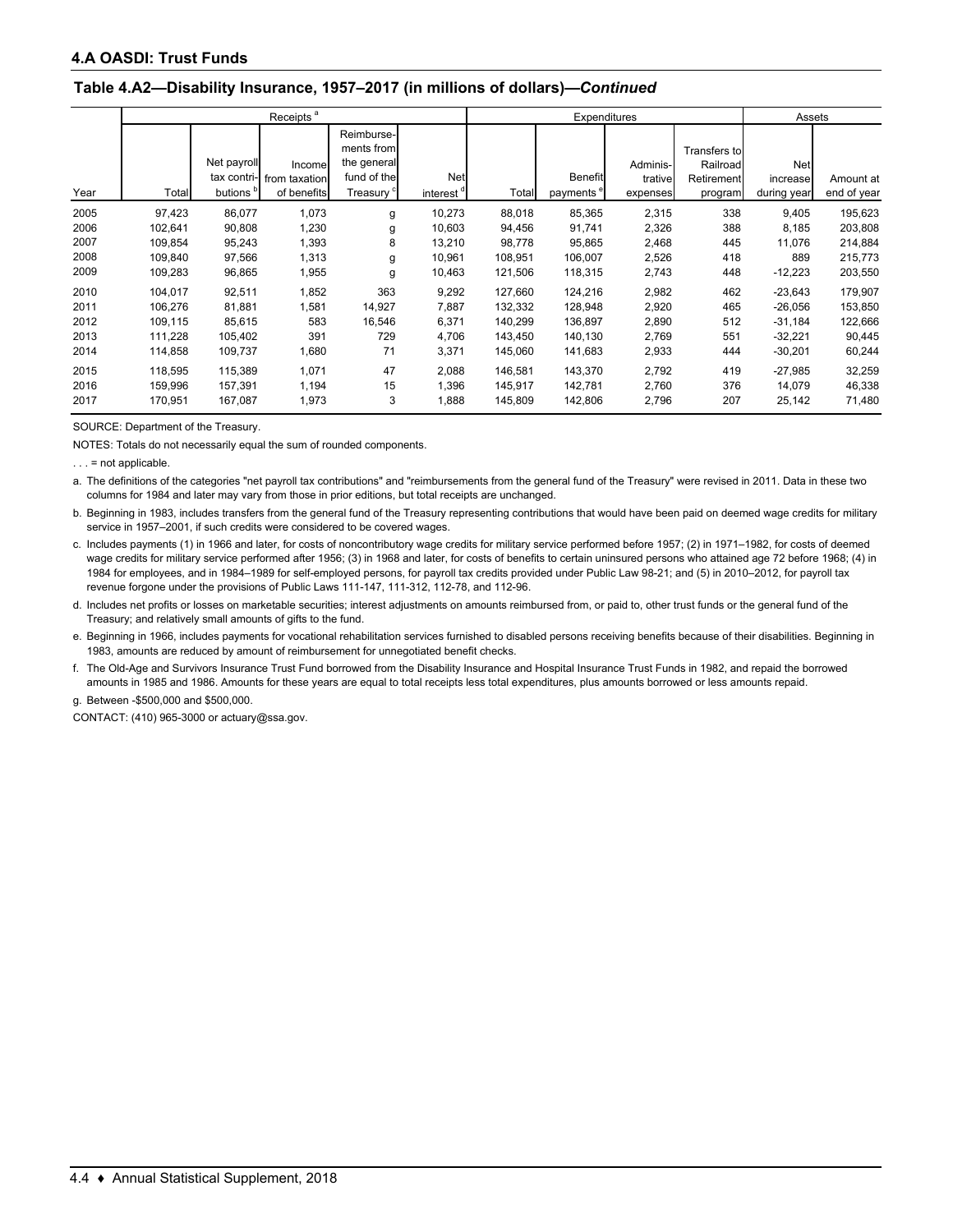# **Table 4.A3—Combined OASI and DI, 1957–2017 (in millions of dollars)**

|      |         |                            | Receipts <sup>a</sup>   |                                                        |                       | Expenditures |                |                     |                                        | Assets                |             |  |
|------|---------|----------------------------|-------------------------|--------------------------------------------------------|-----------------------|--------------|----------------|---------------------|----------------------------------------|-----------------------|-------------|--|
|      |         | Net payroll<br>tax contri- | Income<br>from taxation | Reimburse-<br>ments from<br>the general<br>fund of the | <b>Net</b>            |              | <b>Benefit</b> | Adminis-<br>trative | Transfers to<br>Railroad<br>Retirement | Net<br>increase       | Amount at   |  |
| Year | Total   | butions                    | of benefits             | Treasury <sup>c</sup>                                  | interest <sup>{</sup> | Total        | payments       | expenses            | program                                | during year           | end of year |  |
| 1957 | 8,090   | 7,527                      | $\ldots$                | $\cdots$                                               | 563                   | 7,567        | 7,404          | 164                 | $-2$                                   | 523                   | 23,042      |  |
| 1958 | 9,108   | 8,531                      | $\sim$ $\sim$ $\sim$    | .                                                      | 577                   | 8,907        | 8,576          | 207                 | 124                                    | 201                   | 23,243      |  |
| 1959 | 9,516   | 8,943                      | $\sim$ $\sim$ $\sim$    | $\cdots$                                               | 572                   | 10,793       | 10,298         | 234                 | 260                                    | $-1,277$              | 21,966      |  |
| 1960 | 12,445  | 11,876                     | $\ldots$                | .                                                      | 569                   | 11,798       | 11,245         | 240                 | 314                                    | 647                   | 22,613      |  |
| 1961 | 12,937  | 12,323                     | $\ldots$                | $\ldots$                                               | 614                   | 13,388       | 12,749         | 303                 | 337                                    | $-451$                | 22,162      |  |
| 1962 | 13,699  | 13,105                     | $\cdots$                | .                                                      | 594                   | 15,156       | 14,461         | 322                 | 372                                    | $-1,457$              | 20,705      |  |
| 1963 | 16,227  | 15,640                     | $\cdots$                | .                                                      | 587                   | 16,217       | 15,427         | 348                 | 442                                    | 10                    | 20,715      |  |
| 1964 | 17,476  | 16,843                     | $\sim$ $\sim$ $\sim$    | .                                                      | 633                   | 17,020       | 16,223         | 375                 | 422                                    | 456                   | 21,172      |  |
| 1965 | 17,857  | 17,205                     | $\ldots$                | .                                                      | 651                   | 19,187       | 18,311         | 418                 | 459                                    | $-1,331$              | 19,841      |  |
| 1966 | 23,381  | 22,585                     | $\ldots$                | 94                                                     | 702                   | 20,913       | 20,051         | 393                 | 469                                    | 2,467                 | 22,308      |  |
| 1967 | 26,413  | 25,424                     | $\sim 100$              | 94                                                     | 896                   | 22,471       | 21,417         | 515                 | 539                                    | 3,942                 | 26,250      |  |
| 1968 | 28,493  | 27,034                     | $\cdots$                | 414                                                    | 1,045                 | 26,015       | 24,954         | 603                 | 458                                    | 2,479                 | 28,729      |  |
| 1969 | 33,346  | 31,546                     | $\ldots$                | 458                                                    | 1,342                 | 27,892       | 26,767         | 612                 | 513                                    | 5,453                 | 34,182      |  |
| 1970 | 36,993  | 34,737                     | $\ldots$                | 465                                                    | 1,791                 | 33,108       | 31,884         | 635                 | 589                                    | 3,886                 | 38,068      |  |
| 1971 | 40,908  | 38,343                     | $\sim 100$              | 538                                                    | 2,027                 | 38,542       | 37,197         | 719                 | 626                                    | 2,366                 | 40,434      |  |
| 1972 | 45,622  | 42,888                     | $\sim 100$              | 526                                                    | 2,208                 | 43,281       | 41,625         | 907                 | 749                                    | 2,341                 | 42,775      |  |
| 1973 | 54,787  | 51,907                     | $\cdots$                | 494                                                    | 2,386                 | 53,148       | 51,508         | 837                 | 802                                    | 1,639                 | 44,414      |  |
| 1974 | 62,066  | 58,907                     | $\cdots$                | 499                                                    | 2,660                 | 60,593       | 58,581         | 1,082               | 931                                    | 1,472                 | 45,886      |  |
| 1975 | 67,640  | 64,259                     | $\sim 100$              | 515                                                    | 2,866                 | 69,184       | 67,022         | 1,152               | 1,010                                  | $-1,544$              | 44,342      |  |
| 1976 | 75,034  | 71,595                     | $\cdots$                | 717                                                    | 2,722                 | 78,242       | 75,759         | 1,244               | 1,239                                  | $-3,209$              | 41,133      |  |
| 1977 | 81,982  | 78,710                     | $\sim 100$              | 741                                                    | 2,531                 | 87,254       | 84,667         | 1,379               | 1,208                                  | $-5,272$              | 35,861      |  |
| 1978 | 91,903  | 88,883                     | $\cdots$                | 757                                                    | 2,264                 | 96,018       | 92,960         | 1,440               | 1,618                                  | $-4, 115$             | 31,746      |  |
| 1979 | 105,864 | 103,034                    | $\cdots$                | 675                                                    | 2,155                 | 107,320      | 104,359        | 1,483               | 1,477                                  | $-1,456$              | 30,291      |  |
| 1980 | 119,712 | 116,711                    | $\sim 100$              | 670                                                    | 2,330                 | 123,550      | 120,598        | 1,522               | 1,430                                  | $-3,838$              | 26,453      |  |
| 1981 | 142,438 | 139,364                    | $\cdots$                | 843                                                    | 2,231                 | 144,352      | 140,995        | 1,743               | 1,614                                  | $-1,914$              | 24,539      |  |
| 1982 | 147,913 | 145,667                    | $\ldots$                | 854                                                    | 1,391                 | 160,111      | 156,182        | 2,109               | 1,820                                  | <sup>f</sup> 239      | 24,778      |  |
| 1983 | 171,266 | 156,328                    | $\ldots$                | 6,662                                                  | 8,276                 | 171,177      | 166,745        | 2,153               | 2,279                                  | 89                    | 24,867      |  |
| 1984 | 186,637 | 175,019                    | 3,025                   | 5,153                                                  | 3,440                 | 180,429      | 175,739        | 2,264               | 2,426                                  | 6,208                 | 31,075      |  |
| 1985 | 203,540 | 192,142                    | 3,430                   | 5,227                                                  | 2,741                 | 190,628      | 186,075        | 2,200               | 2,353                                  | $f$ 11,088            | 42,163      |  |
| 1986 | 216,833 | 207,384                    | 3,662                   | 1,916                                                  | 3,871                 | 201,522      | 196,667        | 2,202               | 2,653                                  | ${}^{\text{f}}$ 4,698 | 46,861      |  |
| 1987 | 231,039 | 220,630                    | 3,221                   | 1,850                                                  | 5,338                 | 209,093      | 204,106        | 2,373               | 2,614                                  | 21,946                | 68,807      |  |
| 1988 | 263,469 | 249,520                    | 3,445                   | 2,336                                                  | 8,168                 | 222,514      | 217,149        | 2,513               | 2,851                                  | 40,955                | 109,762     |  |
| 1989 | 289,448 | 271,925                    | 2,534                   | 2,297                                                  | 12,692                | 236,242      | 230,882        | 2,427               | 2,934                                  | 53,206                | 162,968     |  |
| 1990 | 315,443 | 294,513                    | 4,992                   | $-1,307$                                               | 17,245                | 253,135      | 247,816        | 2,270               | 3,049                                  | 62,309                | 225,277     |  |
| 1991 | 329,676 | 301,605                    | 6,054                   | 125                                                    | 21,892                | 274,205      | 268,162        | 2,587               | 3,457                                  | 55,471                | 280,747     |  |
| 1992 | 342,591 | 311,280                    | 6,084                   | $-138$                                                 | 25,365                | 291,865      | 285,995        | 2,664               | 3,206                                  | 50,726                | 331,473     |  |
| 1993 | 355,578 | 322,046                    | 5,616                   | 54                                                     | 27,862                | 308,766      | 302,368        | 2,963               | 3,435                                  | 46,812                | 378,285     |  |
| 1994 | 381,111 | 344,689                    | 5,306                   | 14                                                     | 31,103                | 323,011      | 316,812        | 2,674               | 3,526                                  | 58,100                | 436,385     |  |
| 1995 | 399,497 | 359,063                    | 5,831                   | $-375$                                                 | 34,977                | 339,815      | 332,554        | 3,141               | 4,120                                  | 59,683                | 496,068     |  |
| 1996 | 424,451 | 378,880                    | 6,844                   | 9                                                      | 38,718                | 353,569      | 347,050        | 2,962               | 3,556                                  | 70,883                | 566,950     |  |
| 1997 | 457,668 | 405,982                    | 7,896                   | 3                                                      | 43,787                | 369,108      | 361,952        | 3,409               | 3,747                                  | 88,560                | 655,510     |  |
| 1998 | 489,204 | 430,172                    | 9,707                   | 2                                                      | 49,323                | 382,255      | 374,969        | 3,467               | 3,819                                  | 106,950               | 762,460     |  |
| 1999 | 526,582 | 459,555                    | 11,559                  | $\mathbf{1}$                                           | 55,466                | 392,908      | 385,765        | 3,328               | 3,816                                  | 133,673               | 896,133     |  |
| 2000 | 568,433 | 492,484                    | 12,314                  | $-835$                                                 | 64,471                | 415,121      | 407,635        | 3,788               | 3,698                                  | 153,312               | 1,049,445   |  |
| 2001 | 602,003 | 516,392                    | 12,715                  | 2                                                      | 72,895                | 438,916      | 431,931        | 3,702               | 3,283                                  | 163,088               | 1,212,533   |  |
| 2002 | 627,085 | 532,470                    | 13,839                  | 415                                                    | 80,362                | 461,653      | 453,821        | 4,185               | 3,647                                  | 165,432               | 1,377,965   |  |
| 2003 | 631,886 | 533,518                    | 13,441                  | $\mathbf{1}$                                           | 84,926                | 479,086      | 470,778        | 4,562               | 3,747                                  | 152,799               | 1,530,764   |  |
| 2004 | 657,718 | 553,039                    | 15,703                  | $\mathbf{1}$                                           | 88,975                | 501,643      | 493,263        | 4,536               | 3,844                                  | 156,075               | 1,686,839   |  |
|      |         |                            |                         |                                                        |                       |              |                |                     |                                        |                       |             |  |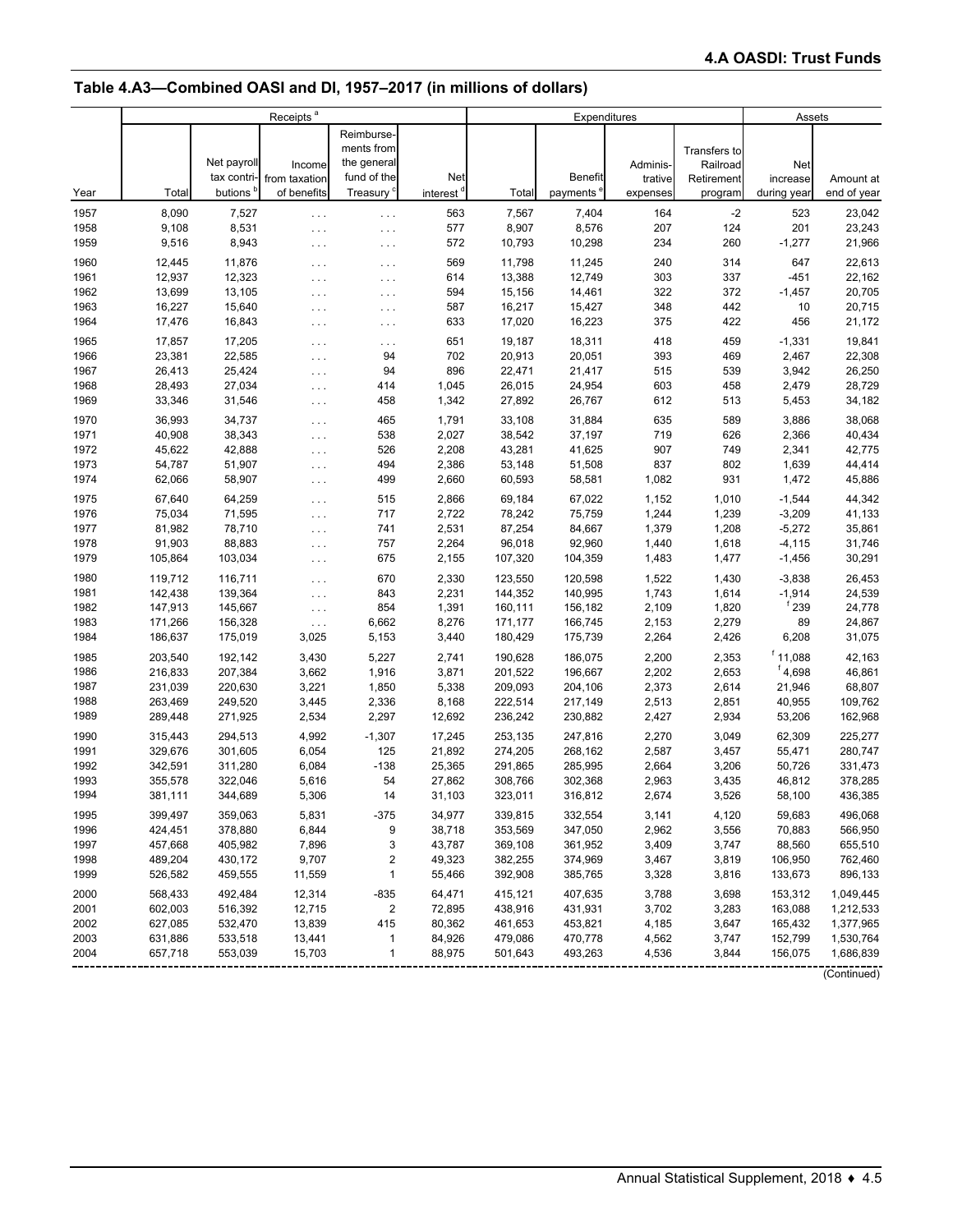#### **Table 4.A3—Combined OASI and DI, 1957–2017 (in millions of dollars)—***Continued*

|      |         |             | Receipts <sup>a</sup> |                       |            | Expenditures |                       |           |              | Assets      |             |
|------|---------|-------------|-----------------------|-----------------------|------------|--------------|-----------------------|-----------|--------------|-------------|-------------|
|      |         |             |                       | Reimburse-            |            |              |                       |           |              |             |             |
|      |         |             |                       | ments from            |            |              |                       |           | Transfers to |             |             |
|      |         | Net payroll | Income                | the general           |            |              |                       | Adminis-I | Railroad     | Net         |             |
|      |         | tax contri- | from taxation         | fund of the           | <b>Net</b> |              | <b>Benefit</b>        | trative   | Retirement   | increase    | Amount at   |
| Year | Total   | butions     | of benefits           | Treasury <sup>c</sup> | interest " | Total        | payments <sup>e</sup> | expenses  | program      | during year | end of year |
| 2005 | 701,758 | 592,940     | 14,916                | $-350$                | 94,252     | 529,938      | 520,748               | 5,272     | 3,917        | 171,821     | 1,858,660   |
| 2006 | 744,873 | 625,594     | 16,858                | g                     | 102,420    | 555,421      | 546,238               | 5,337     | 3,846        | 189,452     | 2,048,112   |
| 2007 | 784.889 | 656.120     | 18.585                | 8                     | 110.176    | 594,501      | 584.939               | 5,542     | 4,020        | 190.388     | 2,238,500   |
| 2008 | 805,302 | 672,122     | 16,879                | g                     | 116,301    | 625,143      | 615,344               | 5,749     | 4,050        | 180,159     | 2,418,658   |
| 2009 | 807,490 | 667,257     | 21,884                | g                     | 118,349    | 685,801      | 675,482               | 6,182     | 4,137        | 121,689     | 2,540,348   |
| 2010 | 781.128 | 637.283     | 23,942                | 2,405                 | 117.498    | 712.526      | 701.609               | 6,525     | 4,392        | 68,602      | 2,608,950   |
| 2011 | 805,057 | 564,231     | 23,792                | 102,680               | 114,355    | 736,083      | 725,103               | 6,405     | 4,574        | 68,975      | 2,677,925   |
| 2012 | 840.190 | 589.508     | 27,258                | 114.280               | 109,143    | 785,781      | 774,791               | 6,338     | 4,651        | 54,409      | 2,732,334   |
| 2013 | 855,021 | 726,217     | 21,086                | 4,899                 | 102,820    | 822,925      | 812,259               | 6,166     | 4,499        | 32,096      | 2,764,431   |
| 2014 | 884,276 | 755,969     | 29,637                | 465                   | 98,204     | 859,230      | 848,463               | 6,066     | 4,701        | 25,046      | 2,789,476   |
| 2015 | 920,157 | 794.892     | 31,625                | 325                   | 93,314     | 897,123      | 886,278               | 6,169     | 4,677        | 23,034      | 2,812,510   |
| 2016 | 957,453 | 836,178     | 32,817                | 102                   | 88,356     | 922,276      | 911,384               | 6,229     | 4,663        | 35,177      | 2,847,687   |
| 2017 | 996,581 | 873,592     | 37,850                | 20                    | 85,119     | 952,478      | 941,499               | 6,457     | 4,522        | 44,103      | 2,891,789   |

SOURCE: Department of the Treasury.

NOTES: The DI fund was established in 1957. For trust fund data prior to 1957, see OASI data (Table 4.A1).

Totals do not necessarily equal the sum of rounded components.

DI = Disability Insurance; OASI = Old-Age and Survivors Insurance; . . . = not applicable.

a. The definitions of the categories "net payroll tax contributions" and "reimbursements from the general fund of the Treasury" were revised in 2011. Data in these two columns for 1984 and later may vary from those in prior editions, but total receipts are unchanged.

b. Beginning in 1983, includes transfers from the general fund of the Treasury representing contributions that would have been paid on deemed wage credits for military service in 1957–2001, if such credits were considered to be covered wages.

c. Includes payments (1) in 1966 and later, for costs of noncontributory wage credits for military service performed before 1957; (2) in 1971–1982, for costs of deemed wage credits for military service performed after 1956; (3) in 1968 and later, for costs of benefits to certain uninsured persons who attained age 72 before 1968; (4) in 1984 for employees, and in 1984–1989 for self-employed persons, for payroll tax credits provided under Public Law 98-21; and (5) in 2010–2012, for payroll tax revenue forgone under the provisions of Public Laws 111-147, 111-312, 112-78, and 112-96.

d. Includes net profits or losses on marketable securities; interest adjustments on amounts reimbursed from, or paid to, other trust funds or the general fund of the Treasury; and relatively small amounts of gifts to the fund.

e. Beginning in 1966, includes payments for vocational rehabilitation services furnished to disabled persons receiving benefits because of their disabilities. Beginning in 1983, amounts are reduced by amount of reimbursement for unnegotiated benefit checks.

f. The OASI Trust Fund borrowed from the DI and Hospital Insurance Trust Funds in 1982, and repaid the borrowed amounts in 1985 and 1986. Amounts for these years are equal to total receipts less total expenditures, plus amounts borrowed or less amounts repaid.

g. Between -\$500,000 and \$500,000.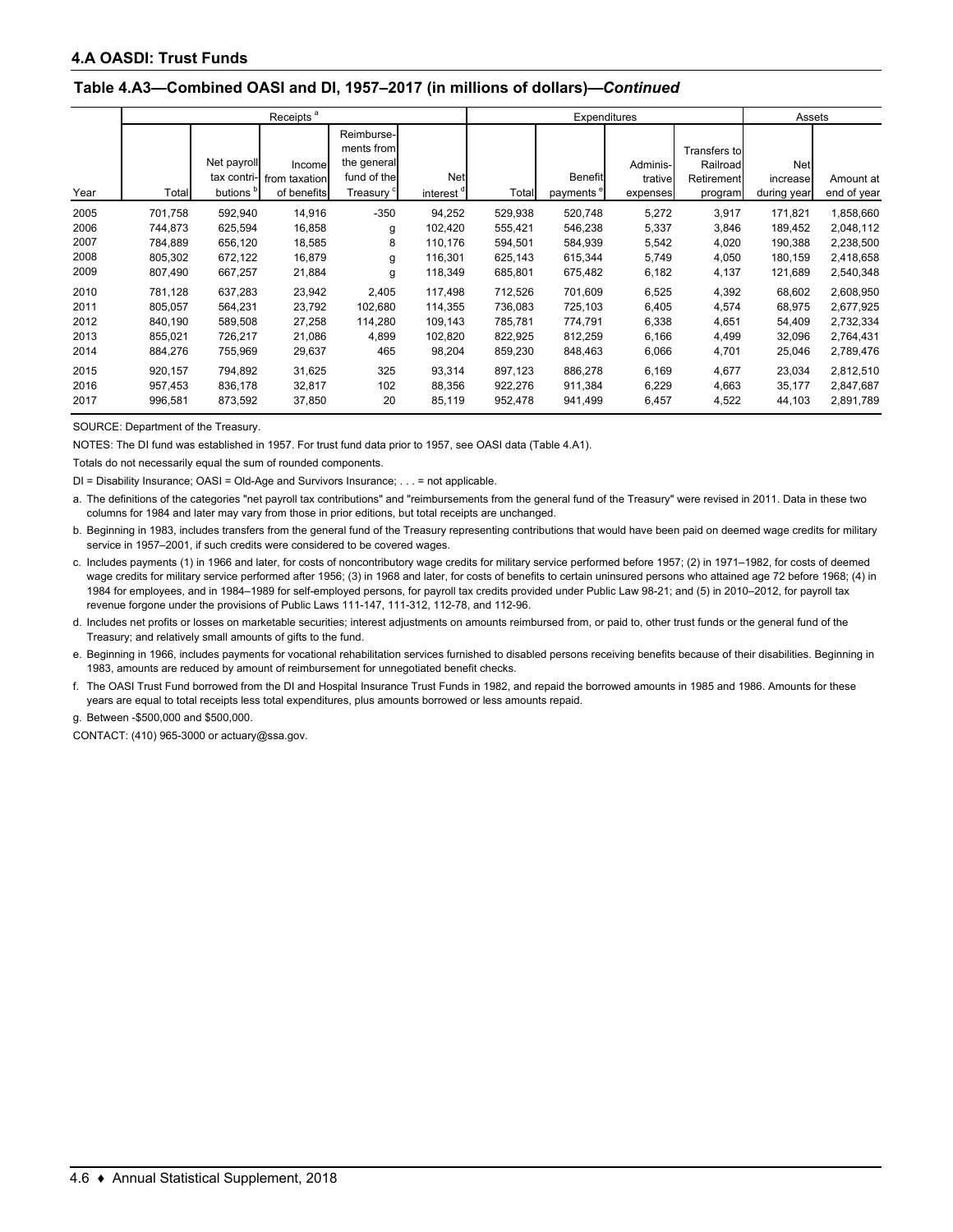## **Table 4.A4—Total annual benefits paid, by type of benefit and trust fund, and as a percentage of personal income, 1937–2017 (in millions of dollars)**

|              |                       | Cash benefits <sup>a</sup> |                                       |                      | Service benefits     |                         | Rehabilitation services <sup>d</sup> |                        |                   |
|--------------|-----------------------|----------------------------|---------------------------------------|----------------------|----------------------|-------------------------|--------------------------------------|------------------------|-------------------|
|              |                       |                            |                                       |                      | Supplementary        |                         |                                      |                        |                   |
|              |                       | Old-Age and                |                                       |                      | Medical              | Old-Age and             |                                      |                        | Total benefits as |
|              |                       | Survivors                  | Disability                            | <b>Hospital</b>      | Insurance            | Survivors               | <b>Disability</b>                    | Personal               | a percentage of   |
| Year         | <b>Total benefits</b> | Insurance                  | Insurance                             | Insurance            | (SMI)                | Insurance               | Insurance                            | income                 | personal income   |
| 1937         | 1                     | $\mathbf{1}$               | $\sim$ $\sim$ $\sim$                  | $\ldots$             | $\cdots$             | $\cdots$                | $\sim$ $\sim$ $\sim$                 | 74,699                 | (L)               |
| 1938         | 10                    | 10                         | $\cdots$                              | $\cdots$             | .                    | $\cdots$                | $\sim$ $\sim$ $\sim$                 | 69,082                 | (L)               |
| 1939         | 14                    | 14                         | $\cdots$                              | $\cdots$             | .                    | $\cdots$                | $\sim$ $\sim$ $\sim$                 | 73,626                 | (L)               |
| 1940         | 35                    | 35                         | $\cdots$                              | $\cdots$             | .                    | .                       | $\sim$ $\sim$ $\sim$                 | 79,400                 | (L)               |
| 1941         | 88                    | 88                         | $\cdots$                              | $\cdots$             | .                    | .                       | $\epsilon \rightarrow \epsilon$      | 97,870                 | 0.1               |
| 1942         | 131                   | 131                        | $\cdots$                              | $\cdots$             | $\cdots$             | .                       | $\cdots$                             | 126,713                | 0.1               |
| 1943         | 166                   | 166                        | $\cdots$                              | $\cdots$             | $\cdots$             | .                       | $\sim$ $\sim$ $\sim$                 | 156,177                | 0.1               |
| 1944         | 209                   | 209                        | $\cdots$                              | $\cdots$             | $\cdots$             | .                       | $\sim$ $\sim$ $\sim$                 | 169,709                | 0.1               |
| 1945         | 274                   | 274                        | $\cdots$                              | $\cdots$             | $\cdots$             | $\cdots$                | $\ldots$                             | 175,778                | 0.2               |
| 1946         | 378                   | 378                        | .                                     | $\cdots$             | .                    | $\cdots$                | $\sim$ $\sim$ $\sim$                 | 182,668                | 0.2               |
| 1947         | 466                   | 466                        | $\cdots$                              | $\cdots$             | $\cdots$             | .                       | $\sim$ $\sim$ $\sim$                 | 194,616                | 0.2               |
| 1948<br>1949 | 556<br>667            | 556<br>667                 | $\cdots$                              | $\cdots$             | $\cdots$             | .                       | $\sim$ $\sim$ $\sim$                 | 213,661                | 0.3<br>0.3        |
|              |                       |                            | $\cdots$                              | $\cdots$             | $\cdots$             | $\cdots$                | $\sim$ $\sim$ $\sim$                 | 211,244                |                   |
| 1950         | 961                   | 961                        | $\cdots$                              | $\cdots$             | $\cdots$             | .                       | $\ldots$                             | 233,904                | 0.4               |
| 1951         | 1,885                 | 1,885                      | .                                     | $\sim$ $\sim$ $\sim$ | .                    | .                       | $\sim$ $\sim$ $\sim$                 | 264,455                | 0.7               |
| 1952<br>1953 | 2,194<br>3,006        | 2,194<br>3,006             | .                                     | $\cdots$             | $\cdots$             | .                       | $\cdots$                             | 282,655<br>299,565     | 0.8<br>1.0        |
| 1954         | 3,670                 | 3,670                      | $\cdots$                              | $\cdots$             | $\cdots$             | .<br>$\cdots$           | $\sim$ $\sim$ $\sim$                 | 302,592                | 1.2               |
|              |                       |                            | $\cdots$                              | $\cdots$             | $\cdots$             |                         | $\sim$ $\sim$ $\sim$                 |                        |                   |
| 1955<br>1956 | 4,968<br>5,715        | 4,968<br>5,715             | $\cdots$                              | $\cdots$             | $\cdots$             | .                       | $\sim$ $\sim$ $\sim$                 | 324,583<br>348,411     | 1.5<br>1.6        |
| 1957         | 7,404                 | 7,347                      | $\epsilon \rightarrow \epsilon$<br>57 | $\cdots$             | $\sim$ $\sim$ $\sim$ | $\cdots$                | $\ldots$                             | 368,486                | 2.0               |
| 1958         | 8,576                 | 8,327                      | 249                                   | $\cdots$<br>$\cdots$ | $\cdots$<br>.        | .<br>$\cdots$           | $\sim$ $\sim$ $\sim$<br>$\ldots$ .   | 379,474                | 2.3               |
| 1959         | 10,298                | 9,842                      | 457                                   | $\cdots$             | $\cdots$             | $\cdots$                | $\ldots$                             | 403,193                | 2.6               |
| 1960         | 11,245                | 10,677                     | 568                                   |                      |                      |                         |                                      | 422,532                | 2.7               |
| 1961         | 12,749                | 11,862                     | 887                                   | $\cdots$<br>$\cdots$ | $\cdots$<br>.        | .<br>.                  | $\ldots$ .<br>$\ldots$ .             | 441,082                | 2.9               |
| 1962         | 14,461                | 13,356                     | 1,105                                 | $\cdots$             | $\cdots$             | $\cdots$                | $\ldots$ .                           | 469,087                | 3.1               |
| 1963         | 15,427                | 14,217                     | 1,210                                 | $\cdots$             | .                    | .                       | $\ldots$ .                           | 492,839                | 3.1               |
| 1964         | 16,223                | 14,914                     | 1,309                                 | $\cdots$             | $\cdots$             | .                       | $\ldots$                             | 528,356                | 3.1               |
| 1965         | 18,311                | 16,737                     | 1,573                                 | $\cdots$             | $\sim$ $\sim$ $\sim$ | $\cdots$                | $\sim$ $\sim$ $\sim$                 | 570,847                | 3.2               |
| 1966         | 21,070                | 18,267                     | 1,781                                 | 891                  | 128                  | $\mathsf{f}$            | 3                                    | 620,572                | 3.4               |
| 1967         | 25,967                | 19,468                     | 1,939                                 | 3,353                | 1,197                | $\mathsf{f}$            | 11                                   | 665,748                | 3.9               |
| 1968         | 30,651                | 22,642                     | 2,294                                 | 4,179                | 1,518                | 1                       | 16                                   | 730,743                | 4.2               |
| 1969         | 33,371                | 24,209                     | 2,542                                 | 4,739                | 1,865                | 1                       | 15                                   | 800,258                | 4.2               |
| 1970         | 38,982                | 28,796                     | 3,067                                 | 5,124                | 1,975                | $\overline{\mathbf{c}}$ | 18                                   | 864,598                | 4.5               |
| 1971         | 45,065                | 33,413                     | 3,758                                 | 5,751                | 2,117                | $\overline{\mathbf{c}}$ | 24                                   | 932,137                | 4.8               |
| 1972         | 50,269                | 37,122                     | 4,473                                 | 6,318                | 2,325                | $\overline{\mathbf{c}}$ | 29                                   | 1,023,574              | 4.9               |
| 1973         | 61,091                | 45,741                     | 5,718                                 | 7,057                | 2,526                | 3                       | 46                                   | 1,138,525              | 5.4               |
| 1974         | 70,996                | 51,618                     | 6,903                                 | 9,099                | 3,318                | 5                       | 54                                   | 1,249,341              | 5.7               |
| 1975         | 82,611                | 58,509                     | 8,414                                 | 11,315               | 4,273                | 9                       | 91                                   | 1,366,884              | $6.0\,$           |
| 1976         | 94,180                | 65,699                     | 9,966                                 | 13,340               | 5,080                | 6                       | 89                                   | 1,498,451              | 6.3               |
| 1977         | 106,443               | 73,113                     | 11,463                                | 15,737               | 6,038                | 8                       | 84                                   | 1,654,571              | 6.4               |
| 1978<br>1979 | 117,894<br>133,691    | 80,352<br>90,556           | 12,513                                | 17,682               | 7,252<br>8,708       | 9<br>18                 | 86<br>78                             | 1,859,721              | 6.3               |
|              |                       |                            | 13,708                                | 20,623               |                      |                         |                                      | 2,078,195              | 6.4               |
| 1980         | 156,298               | 105,074                    | 15,437                                | 25,064               | 10,635               | 8                       | 78                                   | 2,317,464              | 6.7               |
| 1981<br>1982 | 184,450<br>207,268    | 123,795<br>138,800         | 17,199<br>17,338                      | 30,342<br>35,631     | 13,113               | 8<br>6                  | -8<br>38                             | 2,596,506<br>2,779,472 | 7.1<br>7.5        |
| 1983         | 224,524               | 149,502                    | 17,530                                | 39,337               | 15,455<br>18,106     | 6                       | 42                                   | 2,970,275              | 7.6               |
| 1984         | 238,682               | 157,862                    | 17,900                                | 43,257               | 19,661               | f                       | 1                                    | 3,281,770              | 7.3               |
|              |                       |                            |                                       |                      |                      |                         | f                                    |                        |                   |
| 1985<br>1986 | 256,723<br>272,698    | 167,360<br>176,845         | 18,836<br>19,847                      | 47,580<br>49,758     | 22,947<br>26,239     | f                       | 9                                    | 3,516,329<br>3,725,688 | 7.3<br>7.3        |
| 1987         | 284,487               | 183,644                    | 20,512                                | 49,496               | 30,820               | .<br>.                  | 16                                   | 3,955,860              | 7.2               |
| 1988         | 303,717               | 195,522                    | 21,692                                | 52,517               | 33,970               | .                       | 16                                   | 4,276,349              | 7.1               |
| 1989         | 329,193               | 207,977                    | 22,873                                | 60,011               | 38,294               | $\cdots$                | 38                                   | 4,619,874              | 7.1               |
| 1990         | 356,536               | 222,993                    | 24,803                                | 66,239               | 42,468               | .                       | 32                                   | 4,906,423              | 7.3               |
| 1991         | 386,912               | 240,436                    | 27,662                                | 71,549               | 47,229               | .                       | 36                                   | 5,073,390              | 7.6               |
| 1992         | 419,325               | 254,939                    | 31,091                                | 83,895               | 49,367               | .                       | 33                                   | 5,413,049              | 7.8               |
| 1993         | 449,896               | 267,804                    | 34,598                                | 93,487               | 53,979               | $\cdots$                | 28                                   | 5,648,990              | 8.0               |
| 1994         | 478,775               | 279,118                    | 37,717                                | 103,282              | 58,618               |                         | 40                                   | 5,937,283              | 8.1               |
|              |                       |                            |                                       |                      |                      |                         |                                      |                        |                   |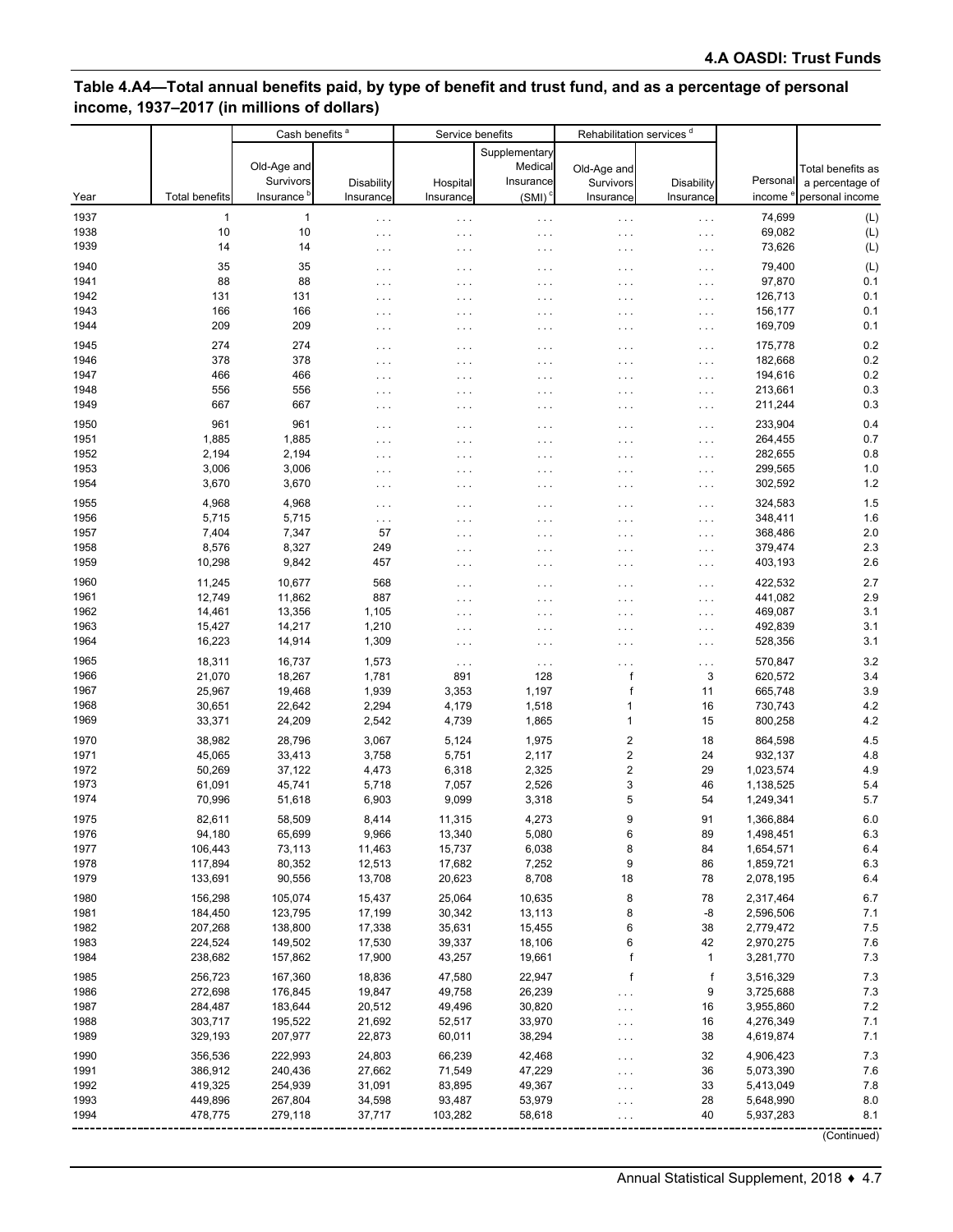#### **Table 4.A4—Total annual benefits paid, by type of benefit and trust fund, and as a percentage of personal income, 1937–2017 (in millions of dollars)—***Continued*

|      |                       | Cash benefits <sup>a</sup> |            |           | Service benefits |             | Rehabilitation services <sup>d</sup> |            |                              |
|------|-----------------------|----------------------------|------------|-----------|------------------|-------------|--------------------------------------|------------|------------------------------|
|      |                       |                            |            |           | Supplementary    |             |                                      |            |                              |
|      |                       | Old-Age and                |            |           | Medical          | Old-Age and |                                      |            | Total benefits as            |
|      |                       | Survivors                  | Disability | Hospital  | Insurance        | Survivors   | <b>Disability</b>                    | Personal   | a percentage of              |
| Year | <b>Total benefits</b> | Insurance <sup>b</sup>     | Insurance  | Insurance | $(SMI)^c$        | Insurance   | Insurance                            | income     | <sup>e</sup> personal income |
| 1995 | 513,959               | 291,682                    | 40,898     | 116,368   | 64,972           | .           | 39                                   | 6,280,973  | 8.2                          |
| 1996 | 544,350               | 302.914                    | 44,174     | 128,632   | 68,598           | .           | 31                                   | 6,667,027  | 8.2                          |
| 1997 | 572,542               | 316,311                    | 45,659     | 137,762   | 72,757           | $\cdots$    | 53                                   | 7,080,668  | 8.1                          |
| 1998 | 585,156               | 326,817                    | 48,173     | 133,990   | 76,125           | .           | 51                                   | 7,593,685  | 7.7                          |
| 1999 | 595,326               | 334,437                    | 51,331     | 128,766   | 80,724           | .           | 68                                   | 7,988,413  | 7.5                          |
| 2000 | 625,060               | 352,706                    | 54,938     | 128,458   | 88,893           | .           | 63                                   | 8,637,061  | 7.2                          |
| 2001 | 672,853               | 372,370                    | 59,577     | 141,183   | 99,663           | .           | 60                                   | 8,991,584  | 7.5                          |
| 2002 | 714,804               | 388,170                    | 65,645     | 149,944   | 110,969          | .           | 75                                   | 9,153,855  | 7.8                          |
| 2003 | 746,756               | 399,892                    | 70,906     | 152,084   | 123,825          | 3           | 47                                   | 9,491,109  | 7.9                          |
| 2004 | 796,075               | 415,082                    | 78,202     | 167,554   | 135,185          | 3           | 49                                   | 10,052,896 | 7.9                          |
| 2005 | 850,717               | 435,373                    | 85,394     | 180,013   | 149,888          | 58          | $-9$                                 | 10,614,037 | 8.0                          |
| 2006 | 955,067               | 460,457                    | 92,384     | 188,989   | 213,172          | 4           | 61                                   | 11,393,944 | 8.4                          |
| 2007 | 1,010,452             | 485,881                    | 99,086     | 200,151   | 225,271          | 2           | 61                                   | 12,000,178 | 8.4                          |
| 2008 | 1.077.065             | 509,056                    | 106,301    | 232.299   | 229,330          | 4           | 75                                   | 12.502.228 | 8.6                          |
| 2009 | 1,177,916             | 557,160                    | 118,329    | 239,260   | 263,085          | 3           | 79                                   | 12,094,789 | 9.7                          |
| 2010 | 1,217,587             | 577,448                    | 124,191    | 244,463   | 271,429          | 2           | 54                                   | 12,477,120 | 9.8                          |
| 2011 | 1.266.616             | 596,212                    | 128,935    | 252,944   | 288,480          |             | 44                                   | 13,254,522 | 9.6                          |
| 2012 | 1,340,778             | 637,948                    | 136,878    | 262,895   | 303,008          |             | 48                                   | 13,915,118 | 9.6                          |
| 2013 | 1,387,333             | 672,175                    | 140,071    | 261,906   | 313,094          | 3           | 84                                   | 14,073,672 | 9.9                          |
| 2014 | 1,453,018             | 706,821                    | 141,622    | 264,852   | 339,637          | 2           | 83                                   | 14,818,247 | 9.8                          |
| 2015 | 1,524,829             | 742,939                    | 143,282    | 273,423   | 365,076          | 2           | 107                                  | 15,552,968 | 9.8                          |
| 2016 | 1,580,923             | 768,633                    | 142,703    | 280,512   | 388,974          | 4           | 97                                   | 15,928,727 | 9.9                          |
| 2017 | 1,643,643             | 798,722                    | 142,740    | 293,349   | 408,740          | 6           | 86                                   | 16,427,257 | 10.0                         |

SOURCES: Department of the Treasury; Centers for Medicare & Medicaid Services; and Bureau of Economic Analysis.

NOTES: Totals do not necessarily equal the sum of rounded components.

... = not applicable;  $(L)$  = less than 0.05 percent.

a. The amounts of benefits paid generally do not reflect occasional adjustments such as reimbursements for uncashed checks, reimbursements to correct earlier accounting errors, and interfund transfers to correct earlier allocation errors.

b. For 1937–1939, refunds and lump-sum death payments under the Social Security Act of 1935.

c. Beginning with 2006, SMI amounts include both Part B and estimated Part D payments.

d. Vocational rehabilitation services to disabled workers and disabled children under the 1965 Amendments to the Social Security Act and to disabled widow(er)s under the 1967 Amendments to the Social Security Act.

e. Figures are subject to revision.

f. Between -\$500,000 and \$500,000.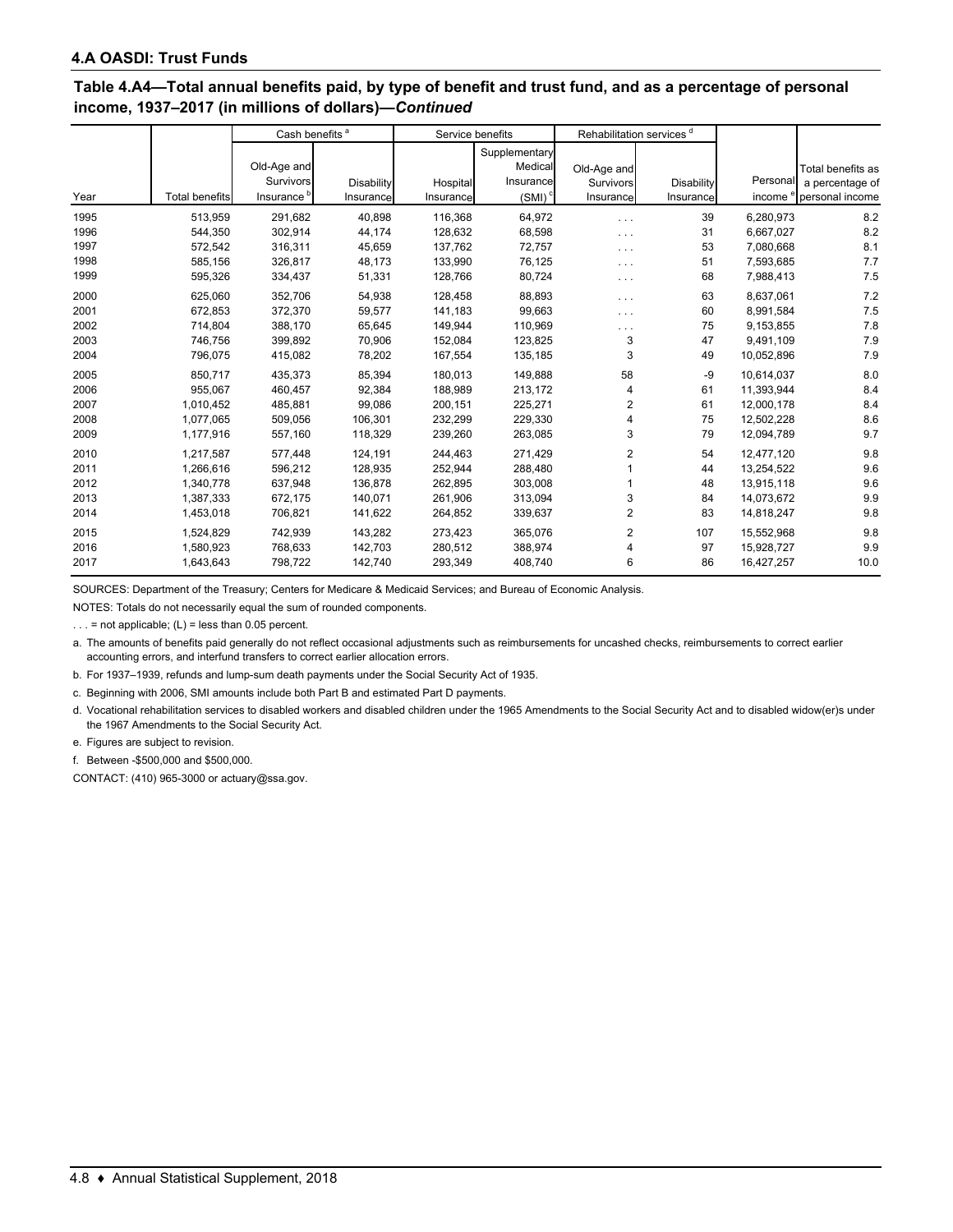## **Table 4.A5—Total annual benefits paid from OASI trust fund, by type of benefit, selected years 1937–2017 (in millions of dollars)**

|      |         |          | Retired-worker and dependents benefits |                  | Survivors benefits   |                |                         |         |               |              |
|------|---------|----------|----------------------------------------|------------------|----------------------|----------------|-------------------------|---------|---------------|--------------|
|      |         |          |                                        |                  |                      | Widowed        |                         |         | Special       | Lump-sum     |
|      |         | Retired  | Wives and                              |                  |                      | mothers and    |                         |         | age-72        | death        |
| Year | Total   | workers  | husbands                               | Children         | Children             | fathers        | Widow(er)s <sup>a</sup> | Parents | beneficiaries | payments     |
| 1937 | 1       | $\cdots$ | $\cdots$                               | $\cdots$         | $\sim$ $\sim$ $\sim$ | $\sim$ .       | $\sim$ $\sim$ $\sim$    | .       | $\ldots$      | $\mathbf{1}$ |
| 1938 | 10      | .        | $\cdots$                               | $\cdots$         | $\ldots$ .           | $\cdots$       | .                       | .       | $\ldots$      | 10           |
| 1939 | 14      | $\cdots$ | $\cdots$                               | $\cdots$         | $\sim$ $\sim$ $\sim$ | $\cdots$       | $\cdots$                | .       | $\ldots$      | 14           |
| 1940 | 35      | 15       | $\overline{2}$                         | b                | $\mathsf 3$          | $\overline{2}$ | b                       | b       | $\cdots$      | 9            |
| 1945 | 274     | 126      | 21                                     | $\boldsymbol{2}$ | 52                   | 27             | 20                      | 1       | $\ldots$      | 26           |
| 1950 | 961     | 557      | 88                                     | 6                | 135                  | 49             | 89                      | 3       | $\ldots$      | 33           |
| 1955 | 4,968   | 3,253    | 466                                    | 29               | 532                  | 163            | 396                     | 16      | $\cdots$      | 113          |
| 1956 | 5,715   | 3,793    | 536                                    | 33               | 581                  | 177            | 469                     | 17      | $\ldots$      | 109          |
| 1957 | 7,347   | 4,888    | 756                                    | 43               | 651                  | 198            | 653                     | 19      | $\cdots$      | 139          |
| 1958 | 8,327   | 5,567    | 851                                    | 56               | 720                  | 223            | 757                     | 20      | $\cdots$      | 133          |
| 1959 | 9,842   | 6,548    | 982                                    | 77               | 855                  | 263            | 921                     | 25      | $\cdots$      | 171          |
| 1960 | 10,677  | 7,053    | 1,051                                  | 92               | 945                  | 286            | 1,057                   | 28      | $\cdots$      | 164          |
| 1961 | 11,862  | 7,802    | 1,124                                  | 106              | 1,080                | 316            | 1,232                   | 31      | $\ldots$      | 171          |
| 1962 | 13,356  | 8,813    | 1,216                                  | 134              | 1,171                | 336            | 1,470                   | 34      | $\cdots$      | 183          |
| 1963 | 14,217  | 9,391    | 1,258                                  | 146              | 1,222                | 348            | 1,612                   | 34      | $\ldots$      | 206          |
| 1964 | 14,914  | 9,854    | 1,277                                  | 150              | 1,275                | 354            | 1,754                   | 33      | $\cdots$      | 216          |
| 1965 | 16,737  | 10,984   | 1,383                                  | 175              | 1,515                | 388            | 2,041                   | 35      | $\cdots$      | 217          |
| 1966 | 18,267  | 11,727   | 1,429                                  | 216              | 1,812                | 415            | 2,351                   | 35      | 44            | 237          |
| 1967 | 19,468  | 12,372   | 1,456                                  | 221              | 1,855                | 420            | 2,545                   | 34      | 313           | 252          |
| 1968 | 22,642  | 14,278   | 1,673                                  | 253              | 2,207                | 478            | 3,117                   | 37      | 330           | 269          |
| 1969 | 24,209  | 15,385   | 1,750                                  | 260              | 2,322                | 490            | 3,371                   | 36      | 303           | 291          |
| 1970 | 28,796  | 18,438   | 2,029                                  | 303              | 2,760                | 574            | 4,055                   | 39      | 305           | 294          |
| 1971 | 33,413  | 21,544   | 2,323                                  | 352              | 3,168                | 630            | 4,763                   | 41      | 285           | 306          |
| 1972 | 37,122  | 24,143   | 2,532                                  | 382              | 3,433                | 679            | 5,326                   | 43      | 263           | 320          |
| 1973 | 45,741  | 29,336   | 3,000                                  | 457              | 4,002                | 801            | 7,505                   | 48      | 264           | 329          |
| 1974 | 51,618  | 33,369   | 3,309                                  | 533              | 4,399                | 898            | 8,497                   | 49      | 237           | 327          |
| 1975 | 58,509  | 38,079   | 3,719                                  | 634              | 4,888                | 1,009          | 9,597                   | 50      | 196           | 337          |
| 1976 | 65,699  | 43,083   | 4,117                                  | 736              | 5,336                | 1,113          | 10,757                  | 51      | 174           | 332          |
| 1977 | 73,113  | 48,186   | 4,559                                  | 830              | 5,759                | 1,191          | 12,068                  | 52      | 157           | 312          |
| 1978 | 80,352  | 53,255   | 4,983                                  | 921              | 6,093                | 1,284          | 13,278                  | 51      | 142           | 344          |
| 1979 | 90,556  | 60,379   | 5,554                                  | 1,014            | 6,608                | 1,409          | 15,071                  | 52      | 128           | 340          |
| 1980 | 105,074 | 70,358   | 6,405                                  | 1,142            | 7,389                | 1,572          | 17,638                  | 55      | 119           | 394          |
| 1981 | 123,795 | 83,614   | 7,543                                  | 1,321            | 8,307                | 1,760          | 20,749                  | 58      | 110           | 332          |
| 1982 | 138,800 | 95,123   | 8,539                                  | 1,223            | 8,204                | 1,861          | 23,488                  | 59      | 100           | 203          |
| 1983 | 149,502 | 103,578  | 9,328                                  | 1,143            | 7,911                | 1,771          | 25,425                  | 56      | 85            | 205          |
| 1984 | 157,862 | 109,957  | 9,860                                  | 1,135            | 7,775                | 1,474          | 27,325                  | 53      | 71            | 212          |
| 1985 | 167,360 | 116,823  | 10,517                                 | 1,140            | 7,762                | 1,474          | 29,330                  | 51      | 57            | 207          |
| 1986 | 176,845 | 123,584  | 11,152                                 | 1,166            | 7,843                | 1,457          | 31,345                  | 48      | 47            | 203          |
| 1987 | 183,644 | 128,513  | 11,598                                 | 1,183            | 7,846                | 1,388          | 32,833                  | 44      | 36            | 203          |
| 1988 | 195,522 | 136,987  | 12,292                                 | 1,219            | 8,120                | 1,392          | 35,233                  | 43      | 29            | 208          |
| 1989 | 207,977 | 146,027  | 13,054                                 | 1,249            | 8,254                | 1,401          | 37,723                  | 41      | 21            | 206          |
| 1990 | 222,993 | 156,756  | 13,953                                 | 1,316            | 8,564                | 1,437          | 40,705                  | 39      | 16            | 206          |
| 1991 | 240,436 | 169,142  | 14,986                                 | 1,405            | 9,022                | 1,490          | 44,139                  | 38      | 12            | 202          |
| 1992 | 254,939 | 179,372  | 15,810                                 | 1,494            | 9,431                | 1,521          | 47,060                  | 37      | 9             | 206          |
| 1993 | 267,804 | 188,440  | 16,356                                 | 1,563            | 9,897                | 1,547          | 49,746                  | 36      | 6             | 214          |
| 1994 | 279,118 | 196,400  | 16,854                                 | 1,637            | 10,293               | 1,551          | 52,124                  | 34      | 4             | 220          |
| 1995 | 291,682 | 205,315  | 17,348                                 | 1,715            | 10,717               | 1,573          | 54,761                  | 32      | 3             | 218          |
| 1996 | 302,914 | 213,423  | 17,715                                 | 1,799            | 11,217               | 1,486          | 57,025                  | 31      | 1             | 218          |
| 1997 | 316,311 | 223,554  | 18,154                                 | 1,882            | 11,660               | 1,466          | 59,349                  | 30      | 1             | 216          |
| 1998 | 326,817 | 232,324  | 18,395                                 | 1,940            | 11,936               | 1,435          | 60,540                  | 29      | b             | 218          |
| 1999 | 334,437 | 238,478  | 18,415                                 | 1,992            | 12,125               | 1,415          | 61,769                  | 27      | b             | 216          |
| 2000 | 352,706 | 253,542  | 18,969                                 | 2,133            | 12,532               | 1,406          | 63,884                  | 26      | b             | 214          |
| 2001 | 372,370 | 268,976  | 19,491                                 | 2,332            | 13,134               | 1,441          | 66,758                  | 26      | b             | 212          |
| 2002 | 388,170 | 281,624  | 19,884                                 | 2,475            | 13,690               | 1,476          | 68,782                  | 25      | b             | 213          |
| 2003 | 399,892 | 291,518  | 19,951                                 | 2,583            | 14,072               | 1,486          | 70,052                  | 24      | b             | 206          |
| 2004 | 415,082 | 304,261  | 20,164                                 | 2,714            | 14,538               | 1,515          | 71,660                  | 24      | b             | 205          |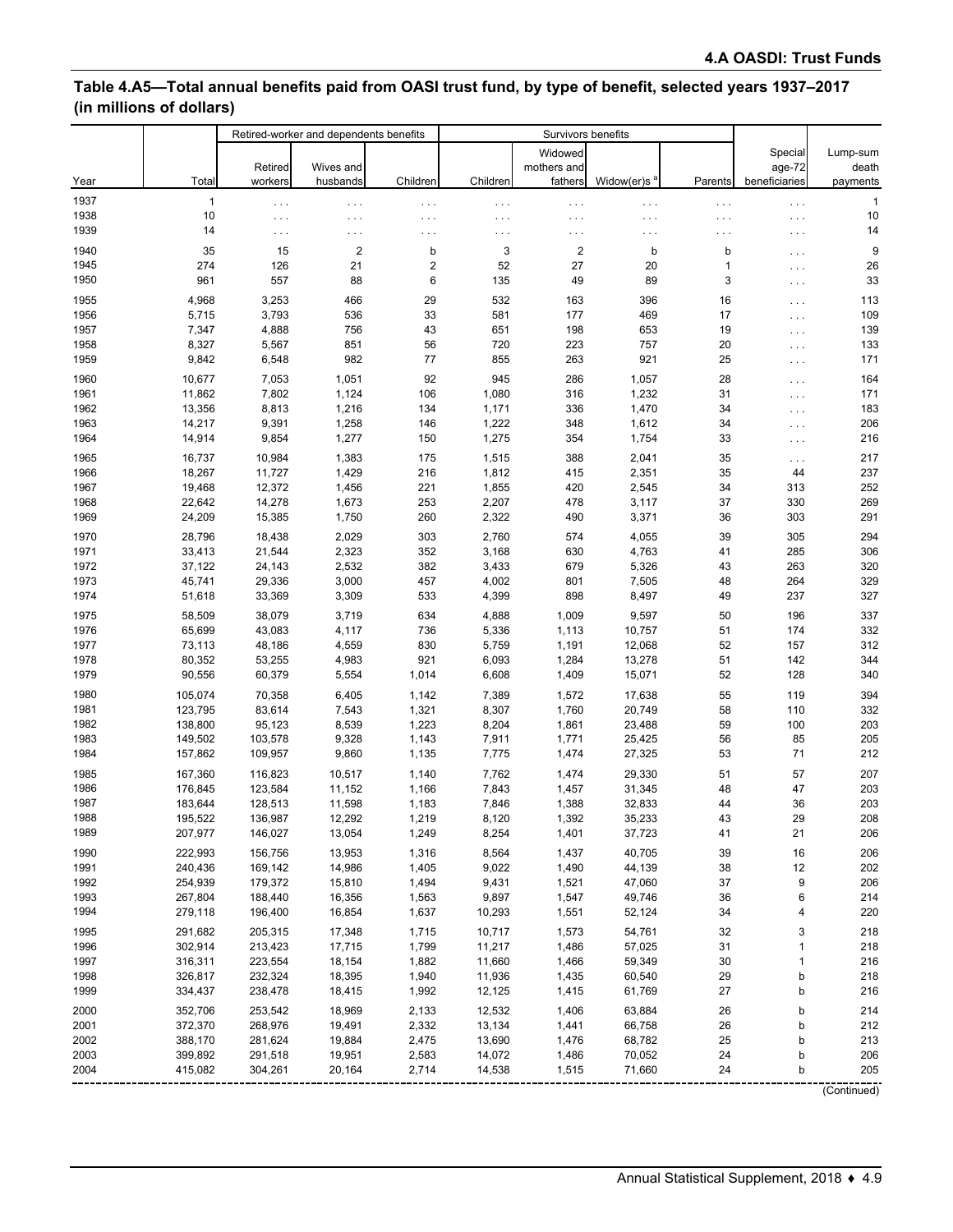### **Table 4.A5—Total annual benefits paid from OASI trust fund, by type of benefit, selected years 1937–2017 (in millions of dollars)—***Continued*

|      |         | Retired-worker and dependents benefits |                       |          |          | Survivors benefits                |                         |         |                                    |                               |
|------|---------|----------------------------------------|-----------------------|----------|----------|-----------------------------------|-------------------------|---------|------------------------------------|-------------------------------|
| Year | Total   | Retired<br>workers                     | Wives and<br>husbands | Children | Children | Widowed<br>mothers and<br>fathers | Widow(er)s <sup>a</sup> | Parents | Special<br>age-72<br>beneficiaries | Lump-sum<br>death<br>payments |
| 2005 | 435,373 | 321,706                                | 20,500                | 2,888    | 15,103   | 1,535                             | 73.411                  | 24      | b                                  | 206                           |
| 2006 | 460,457 | 342,865                                | 21,005                | 3,082    | 15,814   | 1,562                             | 75,900                  | 24      | b                                  | 204                           |
| 2007 | 485.881 | 364,278                                | 21.571                | 3,274    | 16,486   | 1,573                             | 78.472                  | 24      | b                                  | 203                           |
| 2008 | 509,056 | 383,999                                | 22,022                | 3,482    | 17,041   | 1,592                             | 80,692                  | 23      | b                                  | 205                           |
| 2009 | 557,160 | 424,044                                | 23,613                | 3,922    | 18,071   | 1,647                             | 85,639                  | 23      | b                                  | 201                           |
| 2010 | 577.448 | 443.390                                | 24,001                | 4,114    | 18,024   | 1.645                             | 86,048                  | 23      | b                                  | 203                           |
| 2011 | 596.212 | 461.234                                | 24,176                | 4,288    | 18,100   | 1.647                             | 86,541                  | 22      | b                                  | 204                           |
| 2012 | 637.948 | 497,471                                | 25,348                | 4,583    | 18,752   | 1,676                             | 89,896                  | 22      | 0                                  | 200                           |
| 2013 | 672.175 | 528,862                                | 26,300                | 4,780    | 18,923   | 1,660                             | 91,427                  | 22      | 0                                  | 201                           |
| 2014 | 706,821 | 560,120                                | 27,484                | 4,974    | 19,192   | 1,638                             | 93,192                  | 21      | 0                                  | 199                           |
| 2015 | 742.939 | 592.423                                | 28,760                | 5,195    | 19.597   | 1,618                             | 95,116                  | 21      | 0                                  | 209                           |
| 2016 | 768.633 | 616,003                                | 29,895                | 5,382    | 19,805   | 1,568                             | 95,755                  | 21      | 0                                  | 204                           |
| 2017 | 798.722 | 644,181                                | 30.493                | 5,559    | 20,048   | 1,529                             | 96,682                  | 20      | 0                                  | 210                           |

SOURCE: Social Security Administration, Master Beneficiary Record, 100 percent data.

NOTES: Amounts by type of benefit are estimated. The amounts of benefits paid generally do not reflect occasional adjustments such as reimbursements for uncashed checks, reimbursements to correct earlier accounting errors, and interfund transfers to correct earlier allocation errors.

Totals do not necessarily equal the sum of rounded components.

 $\ldots$  = not applicable.

a. Aged widow(er)s and disabled widow(er)s.

b. Less than \$500,000.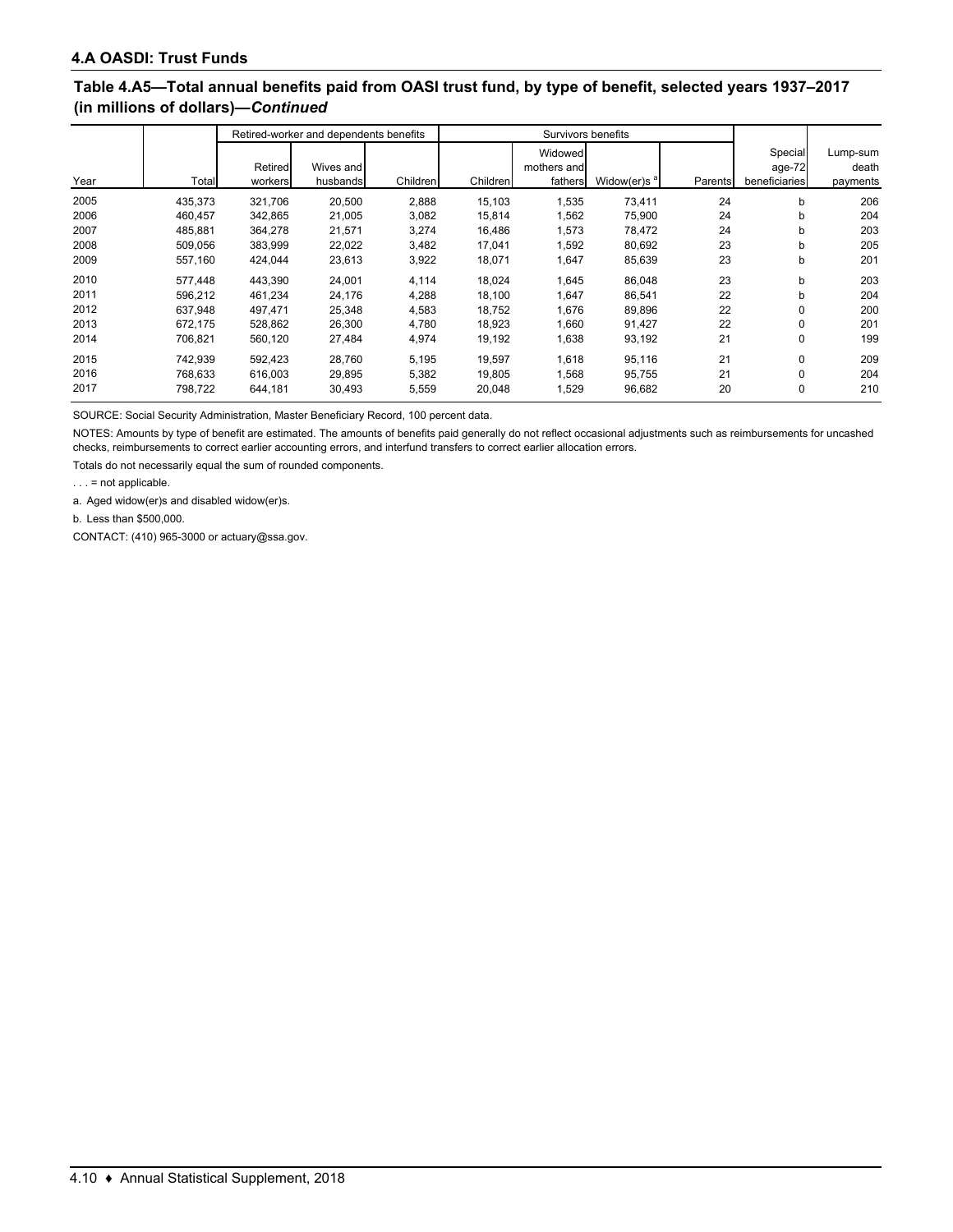| Table 4.A6—Total annual benefits paid from DI trust fund, by type of benefit, 1957–2017 (in millions |  |
|------------------------------------------------------------------------------------------------------|--|
| of dollars)                                                                                          |  |

| Year | Total  | Disabled workers | Wives and husbands | Children     |
|------|--------|------------------|--------------------|--------------|
| 1957 | 57     | 57               | $\cdots$           | .            |
| 1958 | 249    | 246              | $\mathbf{1}$       | $\mathbf{1}$ |
| 1959 | 457    | 390              | 29                 | 38           |
| 1960 | 568    | 489              | 32                 | 48           |
| 1961 | 887    | 724              | 54                 | 109          |
| 1962 | 1,105  | 888              | 68                 | 149          |
| 1963 | 1,210  | 965              | 73                 | 172          |
| 1964 | 1,309  | 1,044            | 79                 | 186          |
| 1965 | 1,573  | 1,246            | 95                 | 232          |
| 1966 | 1,781  | 1,394            | 108                | 280          |
| 1967 | 1,939  | 1,519            | 113                | 307          |
| 1968 | 2,294  | 1,804            | 131                | 360          |
| 1969 | 2,542  | 2,014            | 139                | 389          |
| 1970 | 3,067  | 2,448            | 165                | 454          |
| 1971 | 3,758  | 3,028            | 192                | 539          |
| 1972 | 4,473  | 3,626            | 224                | 623          |
| 1973 | 5,718  | 4,676            | 281                | 760          |
| 1974 | 6,903  | 5,662            | 320                | 920          |
| 1975 | 8,414  | 6,908            | 385                | 1,121        |
| 1976 | 9,966  | 8,190            | 447                | 1,328        |
| 1977 | 11,463 | 9,456            | 505                | 1,503        |
| 1978 | 12,513 | 10,315           | 541                | 1,657        |
| 1979 | 13,708 | 11,333           | 581                | 1,794        |
| 1980 | 15,437 | 12,816           | 638                | 1,983        |
| 1981 | 17,199 | 14,379           | 684                | 2,136        |
| 1982 | 17,338 | 14,811           | 652                | 1,875        |
| 1983 | 17,530 | 15,196           | 607                | 1,728        |
| 1984 | 17,900 | 15,623           | 536                | 1,741        |
| 1985 | 18,836 | 16,483           | 545                | 1,809        |
| 1986 | 19,847 | 17,409           | 547                | 1,890        |
| 1987 | 20,512 | 18,053           | 532                | 1,926        |
| 1988 | 21,692 | 19,165           | 529                | 1,999        |
| 1989 | 22,873 | 20,314           | 523                | 2,036        |
| 1990 | 24,803 | 22,113           | 531                | 2,159        |
| 1991 | 27,662 | 24,738           | 550                | 2,374        |
| 1992 | 31,091 | 27,856           | 572                | 2,663        |
| 1993 | 34,598 | 30,913           | 572                | 3,112        |
| 1994 | 37,717 | 33,711           | 579                | 3,428        |
| 1995 | 40,898 | 36,610           | 577                | 3,711        |
| 1996 | 44,174 | 39,625           | 515                | 4,034        |
| 1997 | 45,659 | 41,083           | 479                | 4,098        |
| 1998 | 48,173 | 43,467           | 457                | 4,249        |
| 1999 | 51,331 | 46,459           | 433                | 4,439        |
| 2000 | 54,938 | 49,848           | 421                | 4,670        |
| 2001 | 59,577 | 54,244           | 416                | 4,917        |
| 2002 | 65,645 | 59,886           | 423                | 5,337        |
| 2003 | 70,906 | 64,811           | 431                | 5,664        |
| 2004 | 78,202 | 71,685           | 455                | 6,062        |
|      |        |                  |                    | (Continued)  |